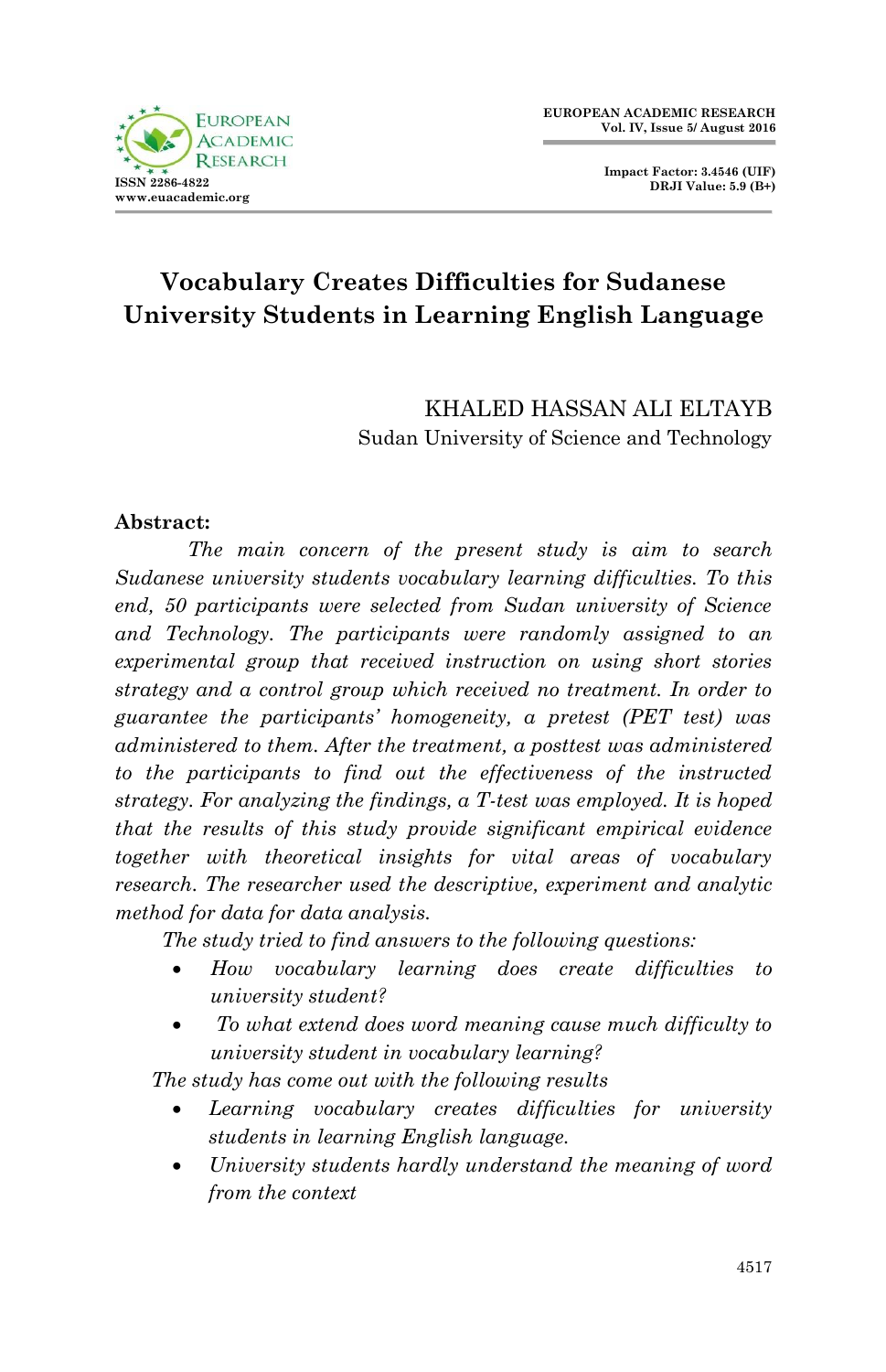Khaled Hassan Ali Eltayb*-* **Vocabulary Creates Difficulties for Sudanese University Students in Learning English Language**

- *University students unable to differentiate between the root of word and its affixation.*
- *University student faces difficulties in learning synonyms*

**Key words:** vocabulary learning, short stories, vocabulary difficulties, memory strategy instruction.

## **INTRODUCTION TO VOCABULARY**

Recently, vocabulary has been widely overlooked in the ESL and EFL classroom. Carter and Nunan (2001:91) stated that teaching or studying grammar is based on asset of rules, with a coherent structure which students to follow to remember, but the same is not true for vocabulary.

Within the last few years, vocabulary has become viewed as important aspect in second language learning, in fact many believe it just as important as the main skills of reading, writing , listening, speaking, Robinson. C (1994:7:6 explained "vocabulary knowledge enables language use language use and so on".

Learning vocabulary is on ongoing process that takes time and practice, Robinson. C (1994:19), acknowledged that vocabulary acquisition requires continual repetition in order to achieve effective vocabulary learning.

Vocabulary acquisition in not something student can spend time learning, memorizing, like grammar and be successful. Acquisition requires the learning to be disciplined, spending time each day working on words, he/she does not know in order for learners to remember high frequency words and put them into their long tern memory, Robinson. C stated that learners need to encounter the word multiple times in authentic speaking, reading and writing contexts at the students, appropriate level (Robinson. C (1994:8).

Although the learning of vocabulary may well be the main focus of the learner, the product of the efforts is often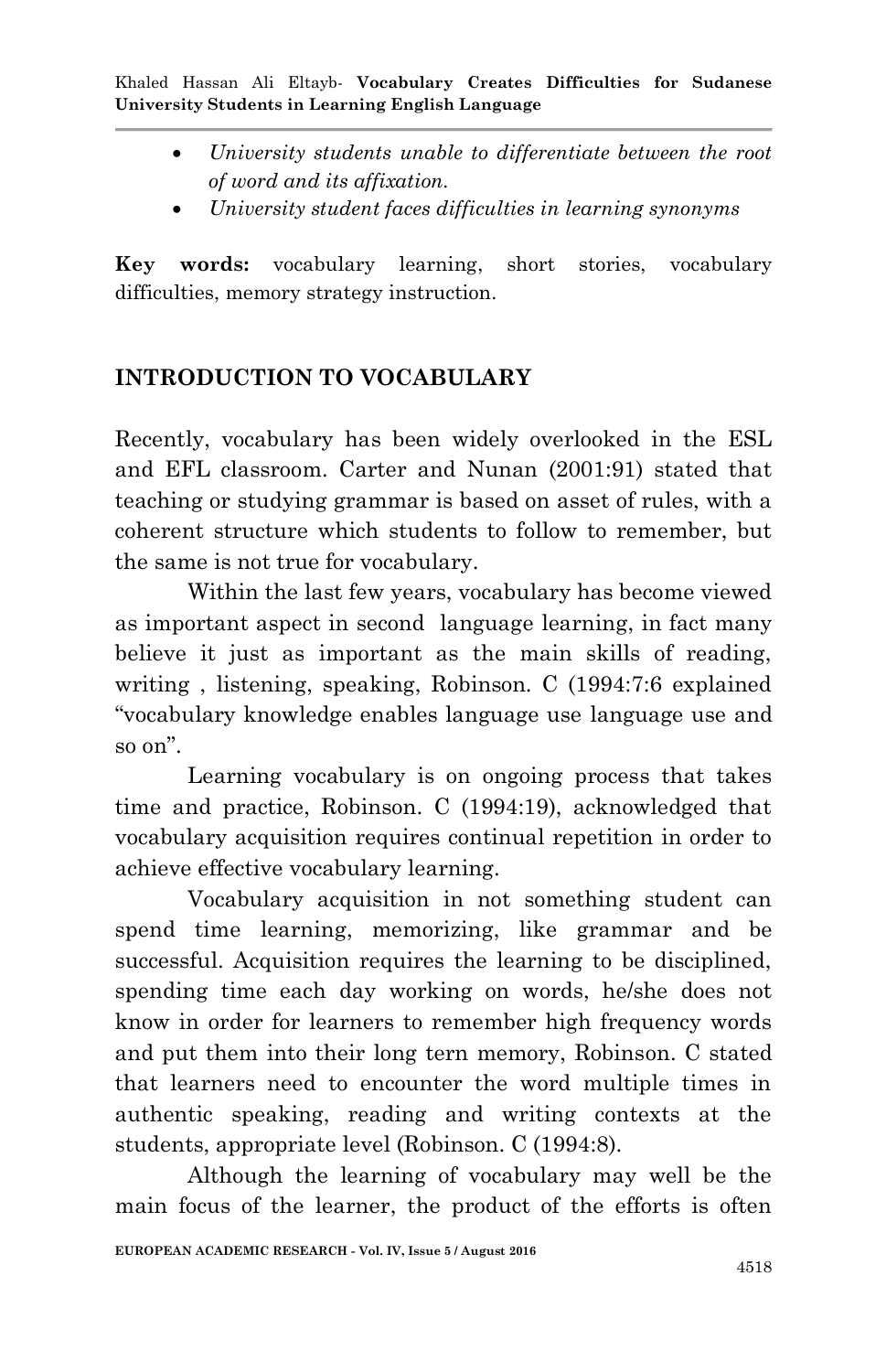characterized by knowledge of the words limited to certain context, registers of language.

Even such words vocabulary knowledge may be quick to slip away, because the learning of vocabulary is so encompassing, it constitutes an important area in which to study the processes of language learning and forgetting.

Yet, its encompassing nature renders such study difficult, in recent years, there has been increasing interest in looking not only at the product side of vocabulary learning and forgetting, but at the process side as well in an effort to reveal the mysteries of differential vocabulary learning and substantial vocabulary loss.

In what concerns forgetting psycholinguists generally view it as a product of interference, where in other learning some now prevent appropriate remembering (Robinson. C (1994:17)

They add that several processes and mechanisms are seen as possibly accounting for the attrition of vocabulary learned in contexts.

The first process has been referred to as "response completion" where by all memory association is intact but one dominates and suppresses the other.

In this case the desired association is block and this in accessible, although it is still available, i.e. not erased from memory, the second process, is that of associative unhearing, where practice on interfering items extinguishes prior associations to the same stimulus, in the first process, the vocabulary is forgotten but not lost for good. In the determining which process is responsible for the forgetting of given word may not be an easy matter, it is appealing to assume that most if not all lost vocabulary actually continues to reside in the brain and that is needed is proper stimulation to regain it.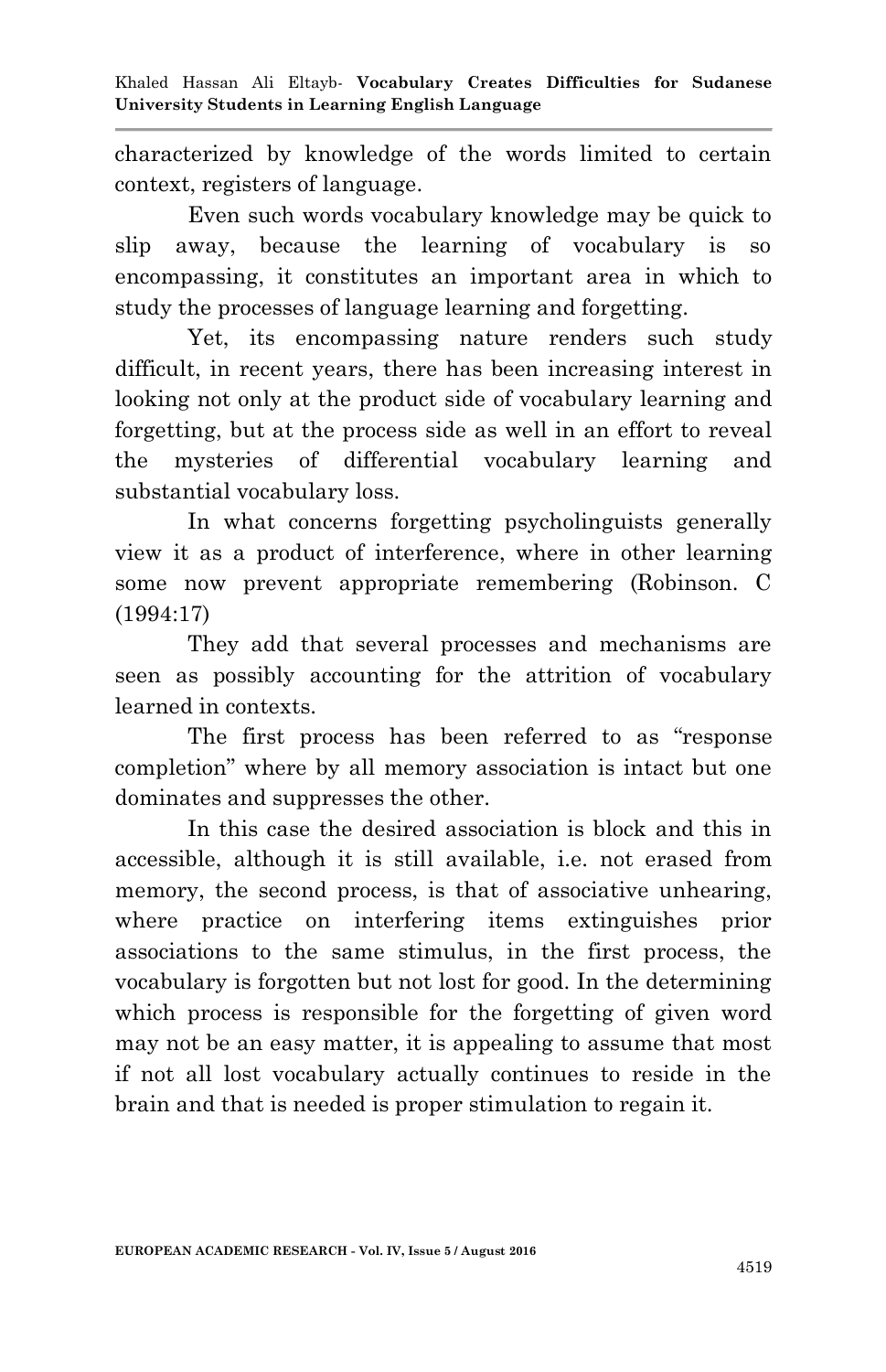## **OBJECTIVES OF THE STUDY**

The research aims at:

- 1- Identifying and analyzing English vocabulary difficulties which face Sudanese university students
- 2- Examining the possibility of teaching short stories in solving the meaning of new words learning difficulties.

## **QUESTIONS OF THE STUDY:**

This research attempts to answer the following questions:

- 1- How vocabulary creates difficulties to Sudanese university students?
- 2- How word meaning causes much difficulty for Sudanese University students in learning English language?

## **HYPOTHESES OF THE STUDY**

The present study hypothesizes that:

- 1- Vocabulary creates difficulties to university"s student.
- 2- Word meaning causes much difficulty to university"s student.

## **SIGNIFICANCE OF THE STUDY**

Realizing the importance of short stories and their role in enhancing vocabulary building for students to express themselves in spoken or written English and understand what they hear or read. This study attempts to emphasize the roles of short stories in solving vocabulary difficulties.

The research is important to instructors, teachers, experts in applied linguistics and curriculum planners.

Developing and practicing new vocabulary strategies in the classroom will lead to continue improvement in comprehending and speaking out- side the class.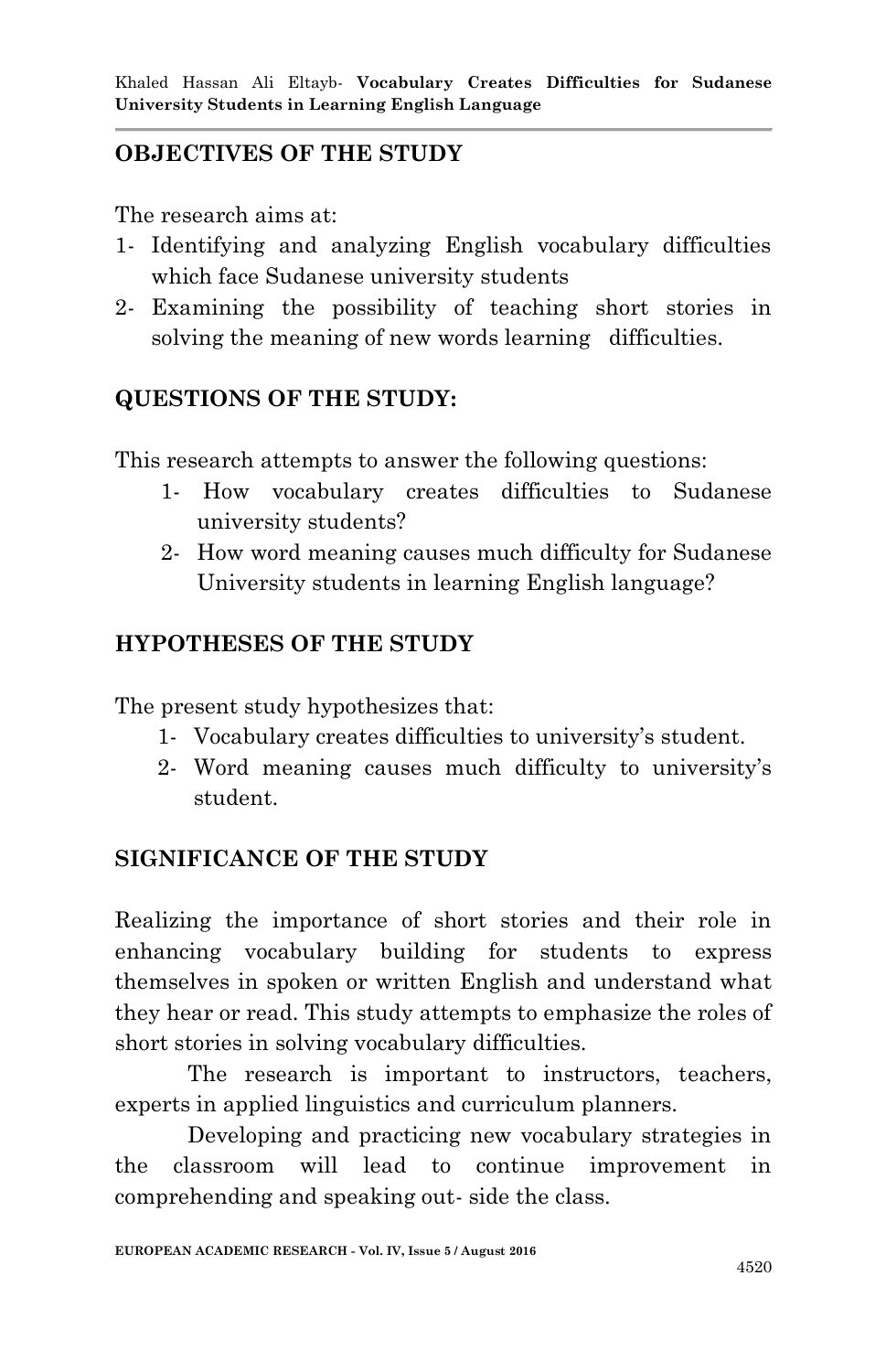## **METHODOLOGY OF THE STUDY**

In this study, experimental methods will be adopted. The proposed experiment will be conducted at Sudan University of Science and Technology where there will be two groups of students. One group will be taught English vocabulary through short stories. The experiment is expected to take three months. Measuring the role of short story in solving English vocabulary difficulties will be trying to control all variables and then measuring the improvement of respective students in using vocabulary. While the other group "Control group" will be taught English language vocabulary through usual selective reading.

### **LITERATURE REVIEW**

### **2.1. Definition of vocabulary**:

Vocabulary has many definitions: thorough searching to define vocabulary the researcher found many terns define vocabulary as follows:

www.dg-pipex.edu the word of which a language consist. Applied to an individual child the term studs for total number of words which enable to use or can recognize when reading or listening (Richard .J (2000: 53) defined vocabulary as knowledge of words and word meaning .however, vocabulary is come in two forms – oral and written.

Oral vocabulary includes those words that we recognize and use in reading and writing , second, word knowledge also comes in two forms , receptive and productive, receptive vocabulary includes words that we use when speak we write. Receptive vocabulary and may include many words to which we assign some meaning, even if we don"t know their full meaning, definition, and connotations, or en used them ourselves as we speak and write.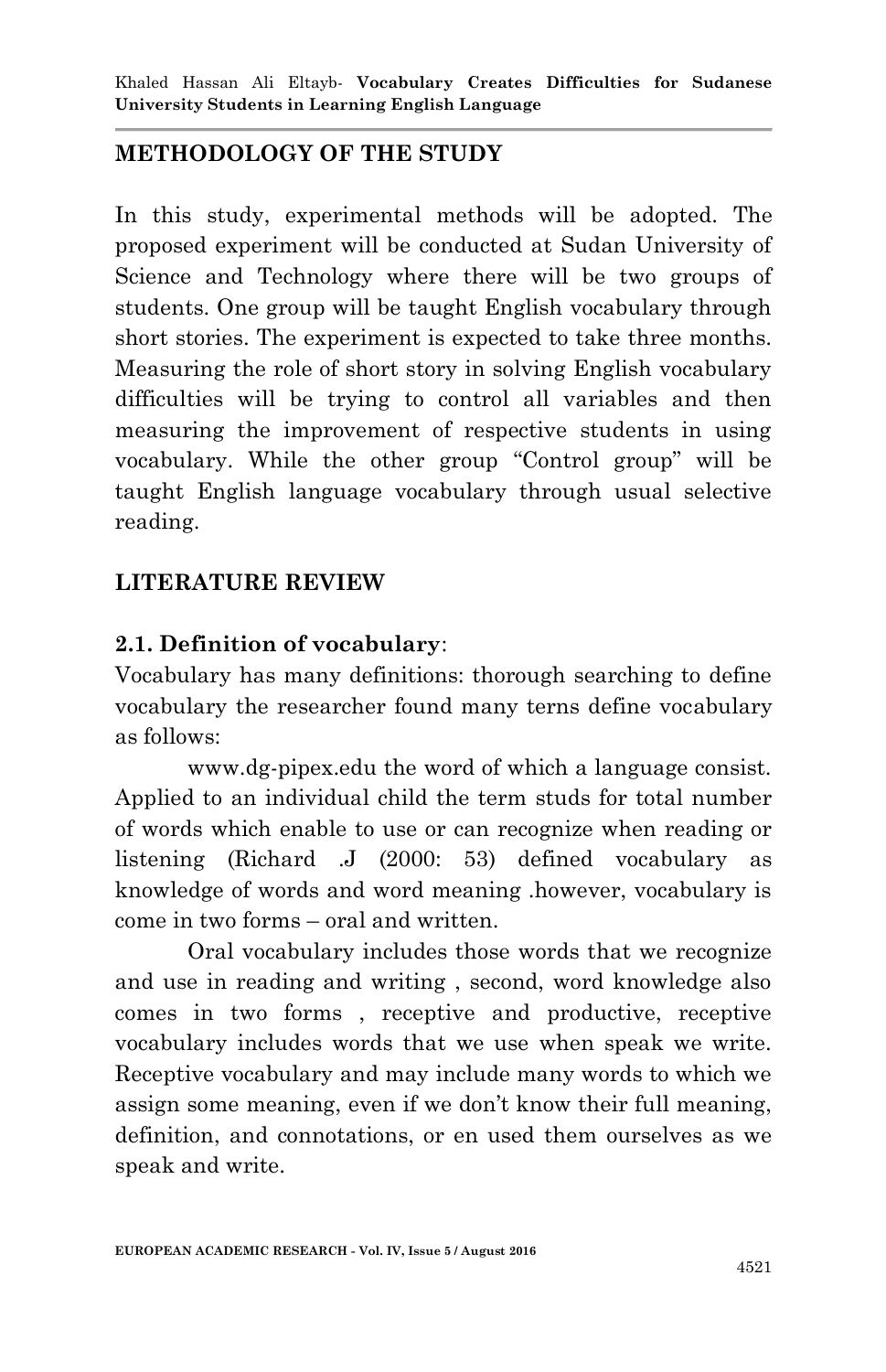Adding further complexity, in education, the word vocabulary is used with varying meaning, for example, for beginning reading teachers the word might be synonymous with common words in English that young students need to be able to recognize quickly as they see them in print, however, for teachers of upper usually means the "difficult" words that students encounter in content area text book and literature selections.

## **2.2. The importance of vocabulary:**

Vocabulary is the base of any language: without vocabulary we cannot speak, contact or understand each other, teacher cannot even make any development and progressive situation concerning the everyday life.

Robinson. C (1994:1) states that," it seems almost impossible to over and state the power of words"

They literally have changed and will continue to change the course of world history, perhaps the greatest tools we can give students for succeeding, not only in their education but more generally in life, is a large and rich vocabulary and skills for using those words.

Our ability to function in to today"s complex social and economic world is mightily affected by our language skills and word knowledge an individual has, and which are very important for communication: language knowledge –Meta – language knowledge, encyclopedia knowledge, lingua and socio cultural knowledge.

This is aspect of a word, its ability to awaken different types of knowledge while reading, listening and writing makes it extremely important for communication.

Robinson. C (1994:20) argues that the "vocabulary should be at the centre of language teaching, because language consists of grammatical lexis, not lexicalized grammar".

Robinson. C (1994:1) states that "it is necessary in the sense that words are the basic building blocks of language the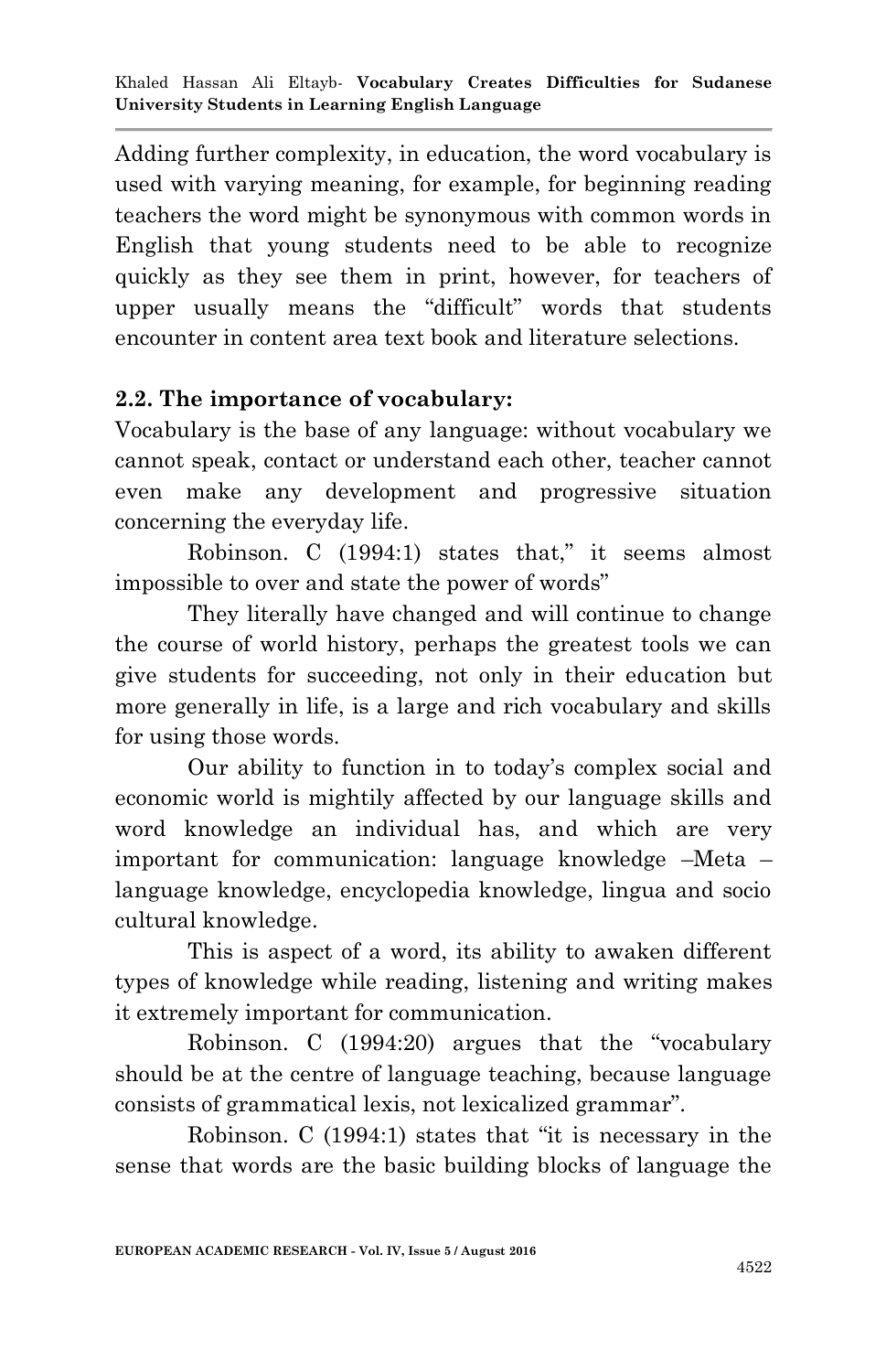units of meaning from which larger structures such as sentences, paragraphs and whole texts are formed"

Robinson. C (1994:21), using her " beliefs about language learning inventory (Ball.1) found that with respect to vocabulary learning, all groups of EFL students agreed that the important part of learning a language was learning vocabulary " agreement ranging from 42 to 79./. Of subjects)…..

Richard .J (2000:111) emphasized "without grammar very little can be conveyed, without vocabulary nothing can be conveyed"

Robinson. C (1994:37) conclusion is consistent with in that "Grammar provides the overall pattern, vocabulary the material to put in the patterns".

One cannot speak, understand, read or write a foreign language without a o lot of words, vocabulary learning is at least the heart of mastering foreign (Richard .J (2000:97).

Vocabulary is central to language and of critical importance to the typical language students (Aebersol. J.A and Field L.M (1996; 5).

Many researchers claim that vocabulary is an essential part of language learning. Although for many years it was a neglected area of serious linguists research Richard .J (2000:19), since the 1980, the field of vocabulary studies has no larger language languished as the" Cinderella applied linguistic", the importance of vocabulary in the ESL/EFL learning process has been widely recognized and well established, and a number of specific strategies for learning vocabulary have been identified by many researcher (Robinson. C (1994).

The much mushrooming amount of experimental studies and pedagogical and reference material (for example, according to ELIS 1995: 553:554) a study by Richard .J (2000:81) suggests provides three VLSs – keyword – semantic, and keyword – semantic indicates that language, students are increasingly aware of importance and rapid development of VLSs.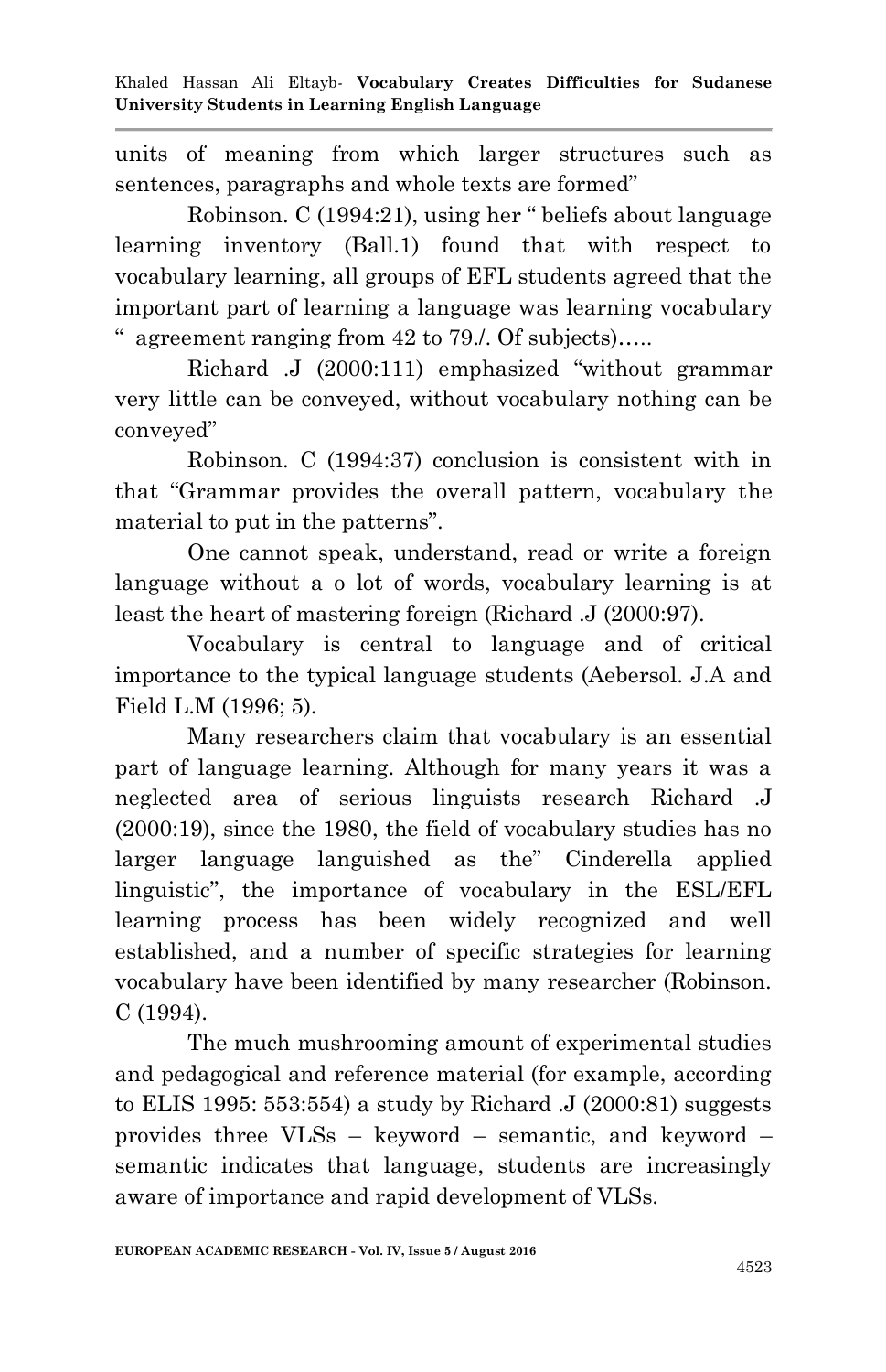Much of the research indicates that enlarging language vocabulary has been one of the objectives of many EFL students and there are different ways to achieve this objective.

For most students in learning as second language, the first headache or difficulty they meet is usually remembering words, vocabulary is an important part a language as well as the basic of linguistic, the size of vocabulary is an important standard to evaluate vocabulary knowledge, a second language learners conversational fluency and reading comprehension will meet difficulties; vocabulary is the foundation of language.

Aebersol. J.A and Field L.M(1996:153) states "if language structures make up the Skelton of language; then its vocabulary that provides the vital organs and the flesh. An ability to manipulate structure doesn"t have any potential for expressing meaning unless words are used"

Goodman is Harmer et al in their book (building vocabulary skills) states that "words are in fact the tools not just of better reading, but of better writing, speaking, listening and thinking as well".

## **2.3. Vocabulary types:**

Aebersol. J.A and Field L.M (1996:1) it seems important to point that in almost all cases there are some difference in the number of words that an individual understands and use. Even the term "use" and "understand" need clarification. For example, the major way in which we "use' vocabulary is when we speak and write, the expressive vocabulary is used to refer to both since these are vocabulary we use to express ourselves, we "understand" vocabulary when we listen to speech and when we read; the term receptive vocabulary, finally, to round out the terminology, meaning or oral vocabulary refers to the combination of listening and speaking vocabularies, and literate vocabulary refers to the combination to our reading and writing vocabularies, are our listening , speaking, reading and writing vocabularies all the same.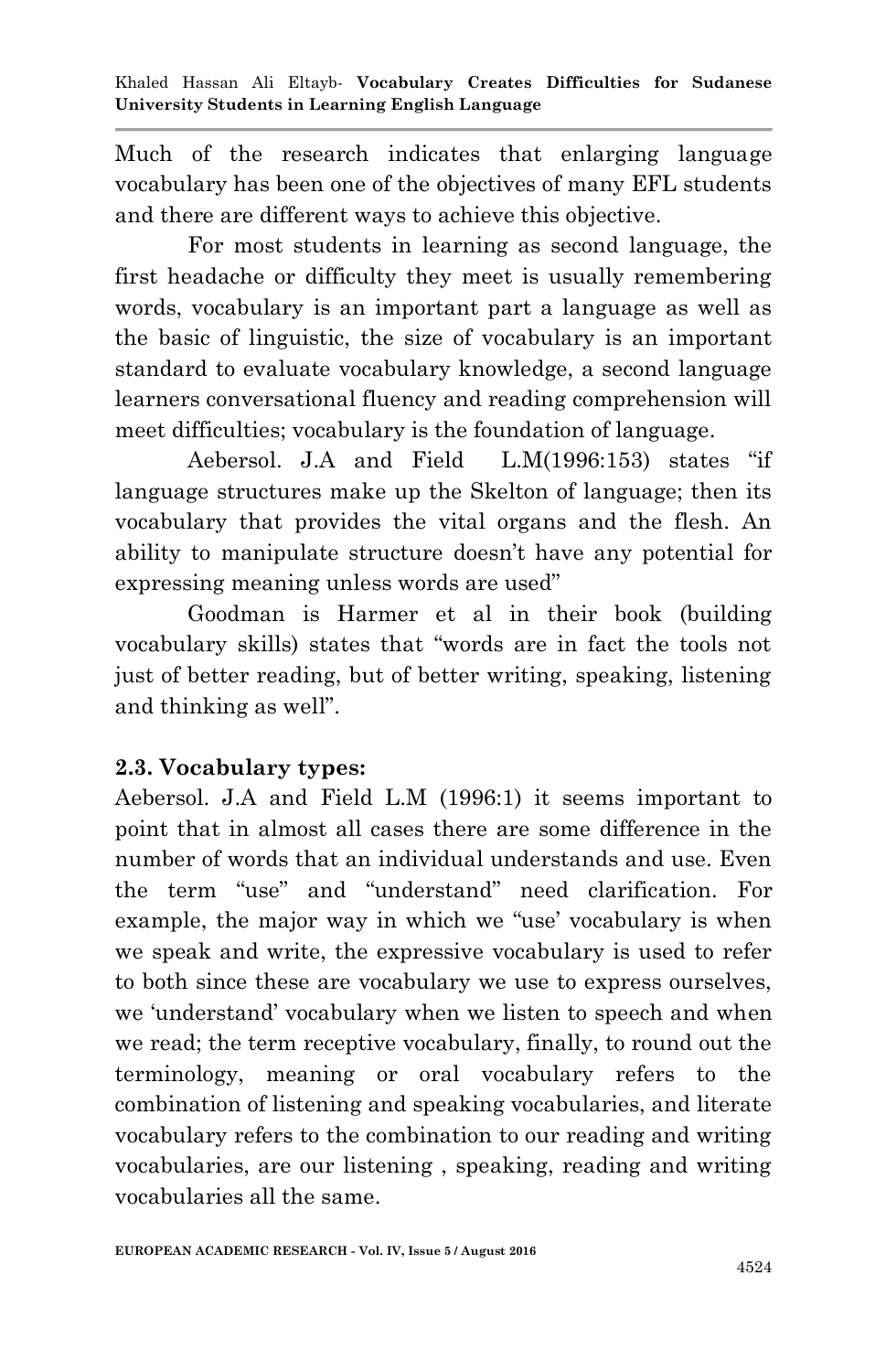Are they equally large? Is our meaning vocabulary large or smaller than our literate vocabulary? For the first five years or so of their lives, children are involved in the process of acquiring a meaning, oral vocabulary, words that they can use in their speech.

During this period, children have essentially no literate vocabularies. Most children acquire reading and writing skills upon entering school, they need to acquire a basic knowledge of how printed letters relate to the sounds of spoken words and being able to translate or trans code print into speech allows children to use what they know about meaning oral vocabulary for their literate vocabulary, so for very young children, their meaning vocabularies into their literate vocabularies.

This is so much the case that for older students and adults the literate vocabularies teachers tend to have a larger group of words that we use in reading and writing than we use in our own speech. This is because written language is more found, more complex, and more sophisticated that spoken language. According to Aebersol. J.A and Field L.M(1996:68) "if you examine your own L1vocabulary ,you will find two categories of knowing words and active vocabulary of words you know well enough to use yourself and receptive vocabulary of words you recognize and can respond to, but cannot confidently use".

There is also third category of words that students will meet once they move on to un simplified material; these I label thrown away vocabulary not all the words we meet are worth learning, even to the receptive level.

Students with a vocabulary of 'say' three thousand words cannot afford to cluster up their minds trying to learn words like boost………..instead, they must minds learn to ignore what is not important for their immediate purpose.

That is to say she classified or categorized words types;

- Active vocabulary.
- Receptive vocabulary.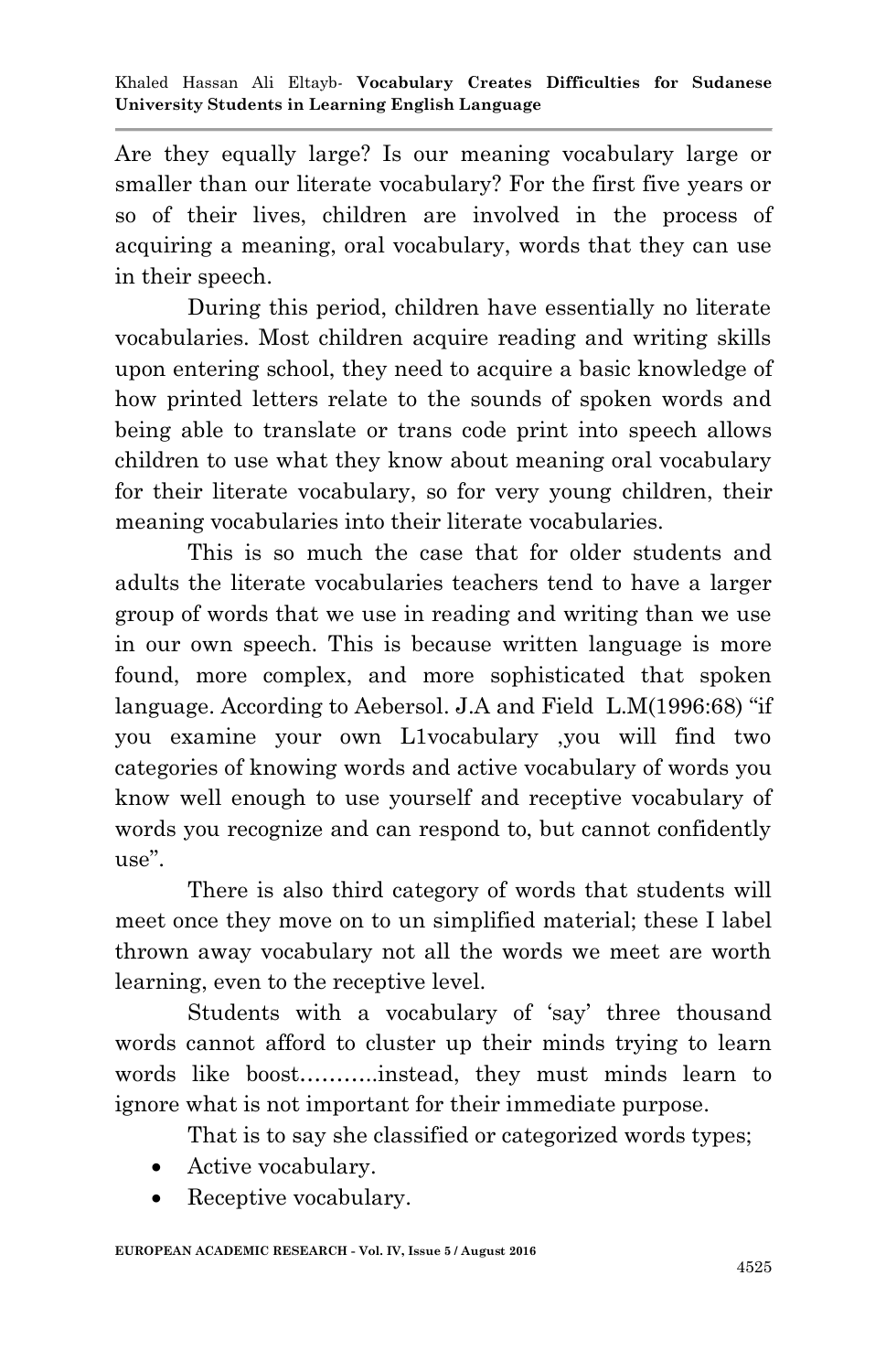• Thrown away vocabulary

Aebersol. J.A and Field L.M(1996:19) "the terms productive and receptive vocabulary perhaps need explanation the distinction between them is certainly essential for teaching purpose- Native speaker and foreign learner alike recognize and understand more words than they actually use".

The words they recognized but do not use the items by which their exceptive vocabularies exceed their productive once, the native speaker normally hears or sees a word many times in many slightly differing contexts and times is many slightly differing contexts and collocations before he begins to use it.

Aebersol. J.A and Field L.M(1996:64,65) stated that to define our terms receptive and productive, we understand "receptive" vocabulary to mean language items which can only be recognized and comprehend in the context of reading and listening material and productive vocabulary to be language items which the learner can recall and use appropriately in speech and writing, these terms are often called " passive" and "active" vocabulary.

Consider your mother tongue, for instance, there will be items which you are able to recognize and understand.

But which you find difficult to recall or don"t know sufficiently well to use accurately, there will be other items which you understand, but you don't use perhaps because they occur in contexts or type of discourse which are alien to you. An example of the second type we feel confident. (His salary is commensurate with ability). According to Aebersol. J.A and Field L.M (1996:13 lipids) they categorized vocabulary as follows: active vocabulary (for productive forms of speech activity, i.e., for listening and reading) and potential vocabulary which implies knowledge of suffixed, prefixes, word derivative and conversation.

Richard .J (2000:11) stated that "in English nouns, verbs, adjective, and adverbs make the largest part of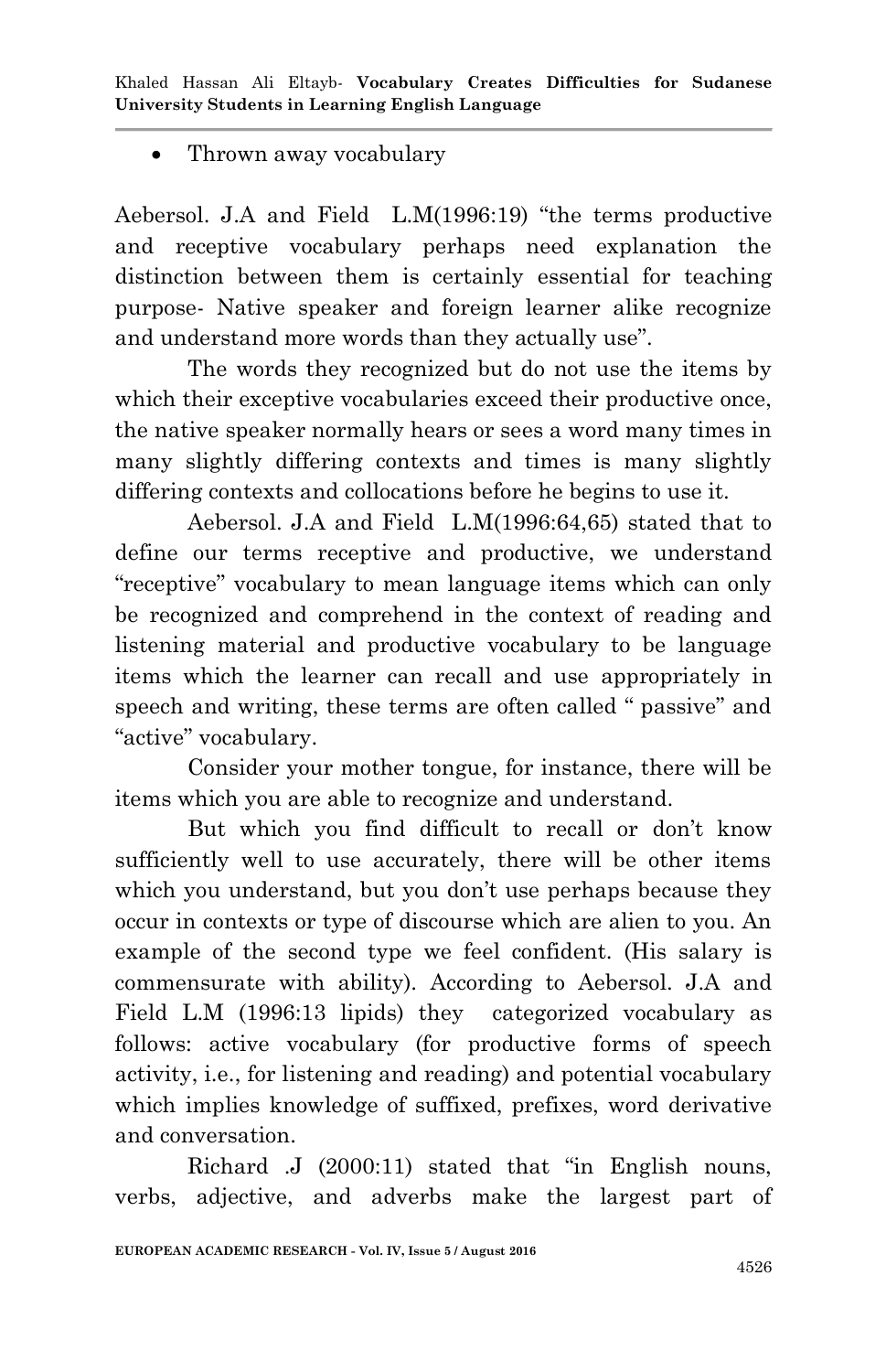vocabulary "they are "open classes" because we can regularly do and add new words to the most parts "closed sets".

As the personal pronouns (I, me, mine, he, she, it, and so on) Richard .J (2000:84) states that morphemes that as boy, lend, motion etc.

Morphemes which cannot stands alone are called "bound morphemes" such as tele, in none, and er.

Richard .J (2000:4) declared that we divide vocabulary into three groups:

High frequency.

Low frequency words

Specialized vocabulary

Robinson. C (1994: 279) distinguished between passive and active vocabulary in the following manners "Active vocabulary is vocabulary which is easily accessed from anywhere in the vocabulary network, and its turn allows easy access to other parts of the system too"

Passive vocabulary, on the other hand, comprise vocabulary I tend that is a part of the network stimulation is available, you can recognized passive vocabulary when you see it, or when you hear it, but you unable to bring it to mind without external support.

## **2.4 Vocabulary difficulties:**

To learn anything inevitably, you one almost encounter difficulty, because it is the first time to learn that things.

Robinson. C (1994:168.169) stated that difficulty may also be explained in terms of time or number of trails needed to learn something by one person or a group of people. He still showing that, from a psych linguistic point of view the "difficulty" of foreign language vocabulary consists of five factors;

- The "intrinsic "of word to be learned.
- The interaction between previously learned words and new words to be learned.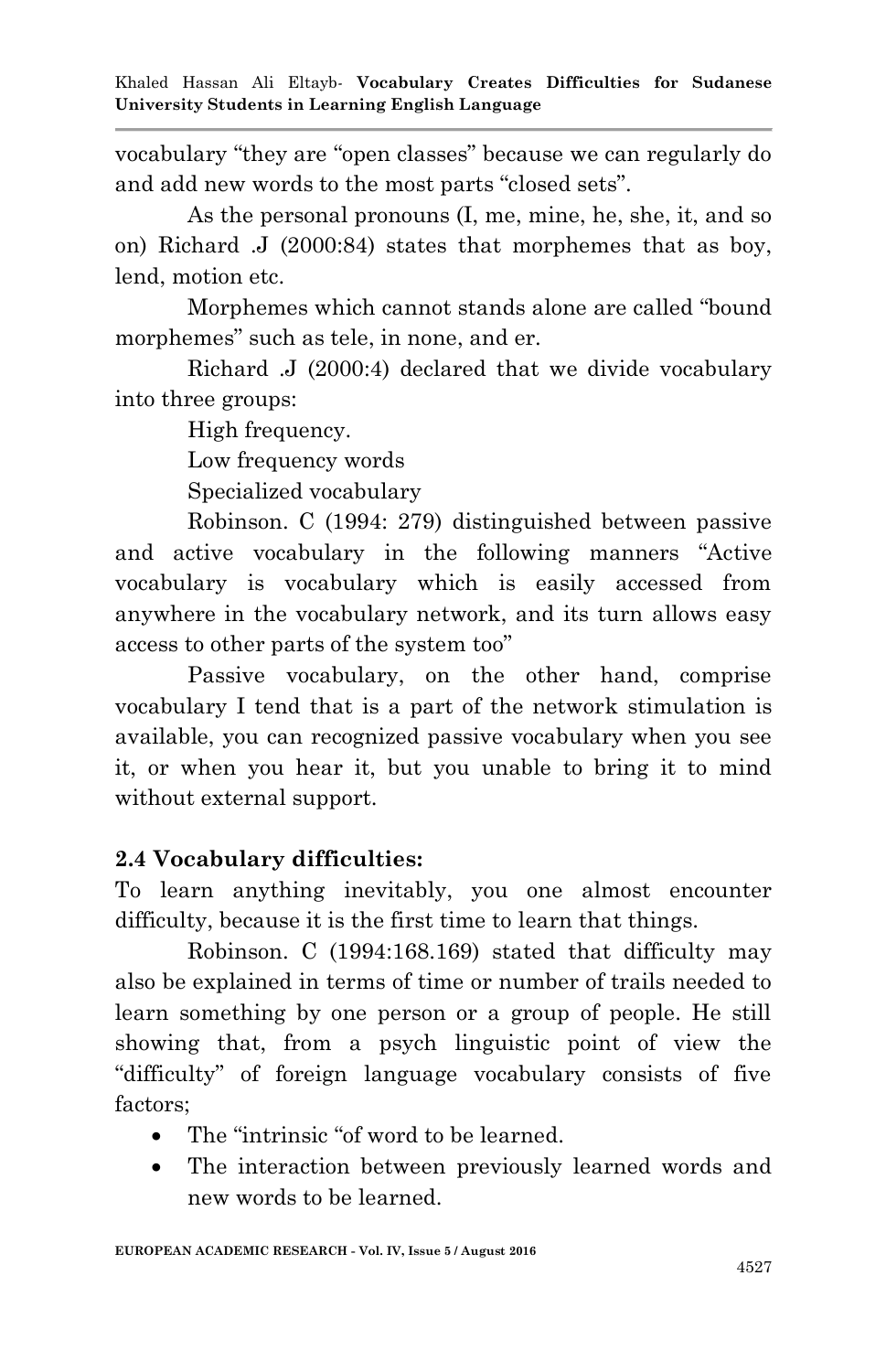- The interaction within a group of words to be learned as the same time.
- The interaction between groups of words to be learned in sequence.
- The effects of repeated presentation of words to be learned.

Richard .J (2000; 136) says very language has its trouble spots so does English learning the words of spots. So does English learning the words of a foreign language is not an easy task, since every word has its form, meaning and usage and each of these aspects of the word may have its difficulties indeed, some English words are difficult in form as daughter busy, bury, woman, women) and easy in usage such as ( enter, get, happen). Richard .J (2000:65) states that difficulty is high when there is limited time for learning and the students have no control over the time they can spend one each item. Difficulty is high when the words themselves are difficult because, for example they are difficult to pronounce and their English translation are adjective, adverb, and verb, rather than nouns. Robinson. C (1994:373) pointed a "distinctiveness" which relates ease of learning to distinctiveness (non –similarly) of information to be learned as the distinctiveness of the information increase, does the ease with that information is learned, thus they argued presentation of vocabulary in clusters of semantically and syntactically similar non- distinct words impedes rockets than facilitate learning.

[\(http://www.readingrocket.edu\)](http://www.readingrocket.edu/). Words with multiple meaning are particularly challenging for students. Students may have a hard time understanding that words with the same spelling and pronunciation can have different meanings depending on their context looking up words with multiple meanings in the dictionary can cause confusion for students, they see a number of different definitions listed and they often have a difficult time deciding which definition fits the context,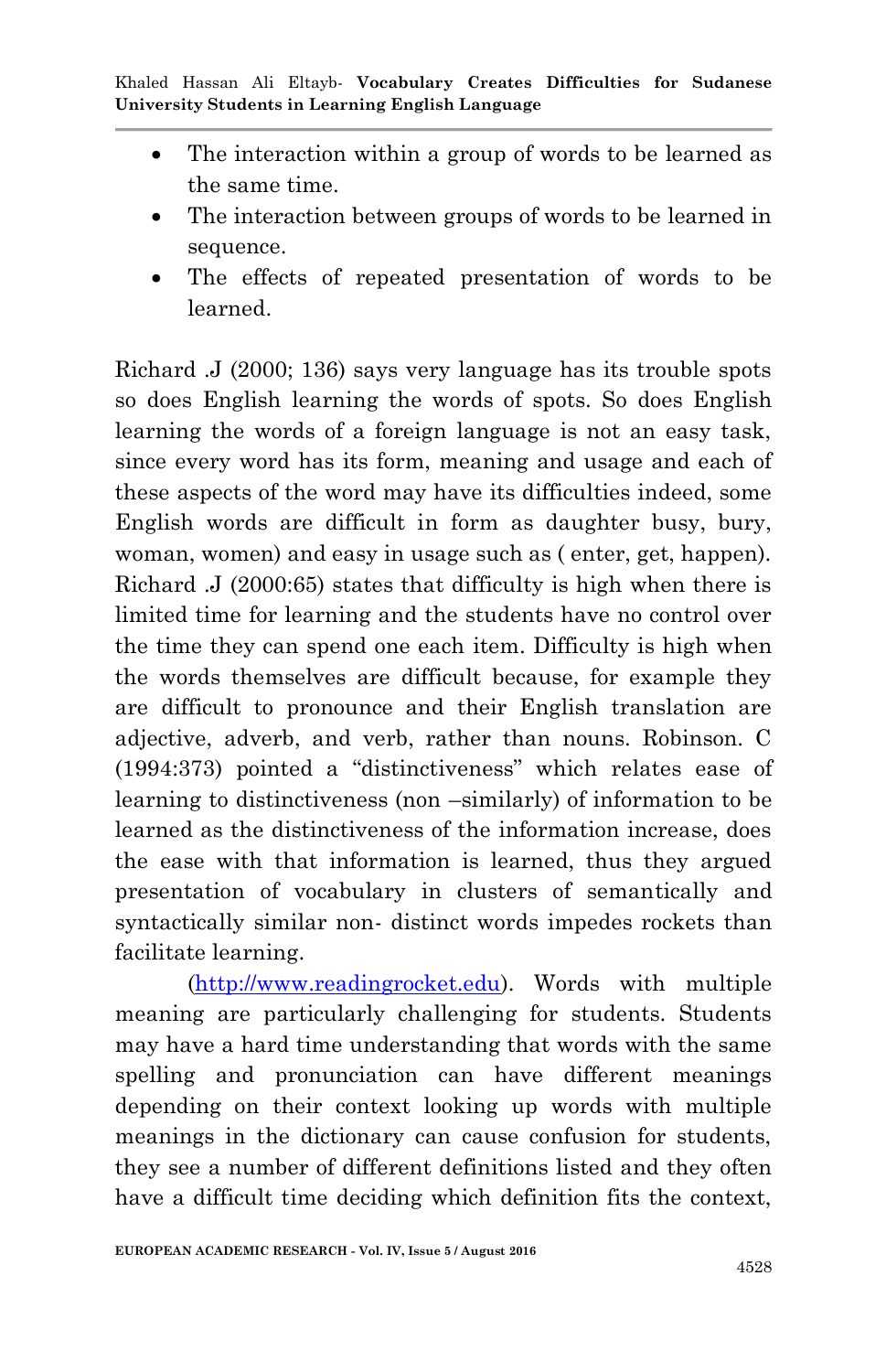you will have to help students determine which definition they should choose, idiomatic expression also can be difficult for students, specially for students who are study English as a foreign language; because idiomatic expression do not mean that the individual words usually mean, you often will ( need to explain to students expression such as ) "drawing a blank", "a chip off the old black" " drawing a black" or " get the picture".

Robinson. C (1994:136) says, the analysis of words within the foreign language allows us to distinguish the following groups words: concert, abstract and structure ones word denoting concert such as (book, street, sky) action such as (walk, dance. Read), and qualities such as (long, big, good) this words easier to learn than abstract ones (world, home, believe).

Structural words are the most difficult foreign- speaking pupils. Similarly and difference between the native language and foreign language is from meaning and distribution will result in ease difficult in acquiring vocabulary of a foreign language, in comparing foreign language vocabulary with that of the native language.

Richard .J (2000:22) listed (7) patterns of differences and similarities between language as follows:

- Similarity in form and meaning; the more cognates, easier to learn.
- Similarity in form but difference meaning .i.e. false cognates result in confusion and difficulty.
- Similarity in mean but difference in form indicates as normal difficulty level.
- Difference in form and meaning indicates difficulty.
- Difference in type of construction leads to difficulty (e.g. call up= telephone).
- Similarity in primary meaning but difference in connotation e.g. words those are harmless in connotation in the native language but offensive in foreign language.
- Similarity in meaning but with restriction in geographical distinction leads to difficulty.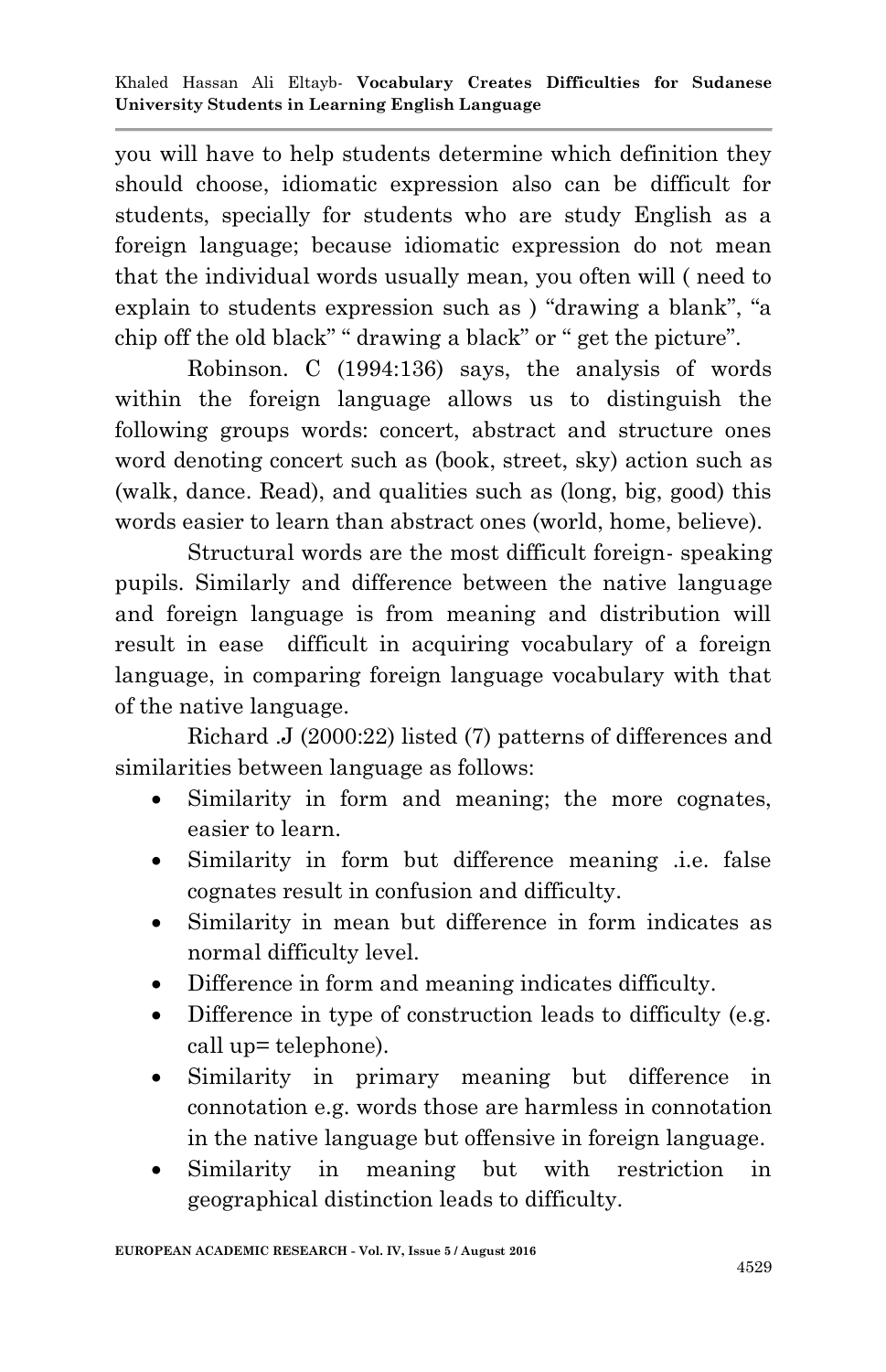## **2.4.1 Spelling:**

Spelling is the forming of words from letters according to accepted usage; or a sequence of letters composing a word; statement of rule or conventions on how words are to be written. (htt://www.sil.edu).

The graphic form a word (spelling) is one more thing to consider, spelling (graphic) form of English words cannot always be inferred them their pronunciation or rules form because English spelling is in part conventional which means that spelling of some English words do not corresponding to their pronunciation certain letters being silent as (g.h) in night or (w) in wrong, while others stand for sounds different from their primary phonetic values, as (o) in do (a) in many.

At the same time English spelling is not chaotic; since most words are spelt regularly there are some contrasted homonyms such as pain – pane; plain tact; bread; ied – I ead; red , read. Misspelling. [\(http://enwikepeadia-edu\)](http://enwikepeadia-edu/).

While some words admit multiple spelling some spelling are clearly in correct and this labeled as misspelling.

A misspelled word can be a series of letters that represent word no correctly spelled words of the same language at all such as "like" for "like" or a correct spelling of another words (such as writing) "hear" where one means "here" or "now" when means "know" misspelling or the letter type can easily make their way into printed materials because they are not caught by simple computerized spell checker. Misspelling may be due to either typing error (e.g. tying) "the" for "the" or lack of knowledge of correct spelling, whether or not a word is misspelled may depend on context such as Americans British English can also be a matter of opinion when variant spellings are accepted by some and not by other.

For example "minuscule" for "minuscule" is a misspelling to many, and yet it is listed as a legitimate variant in a number of dictionaries.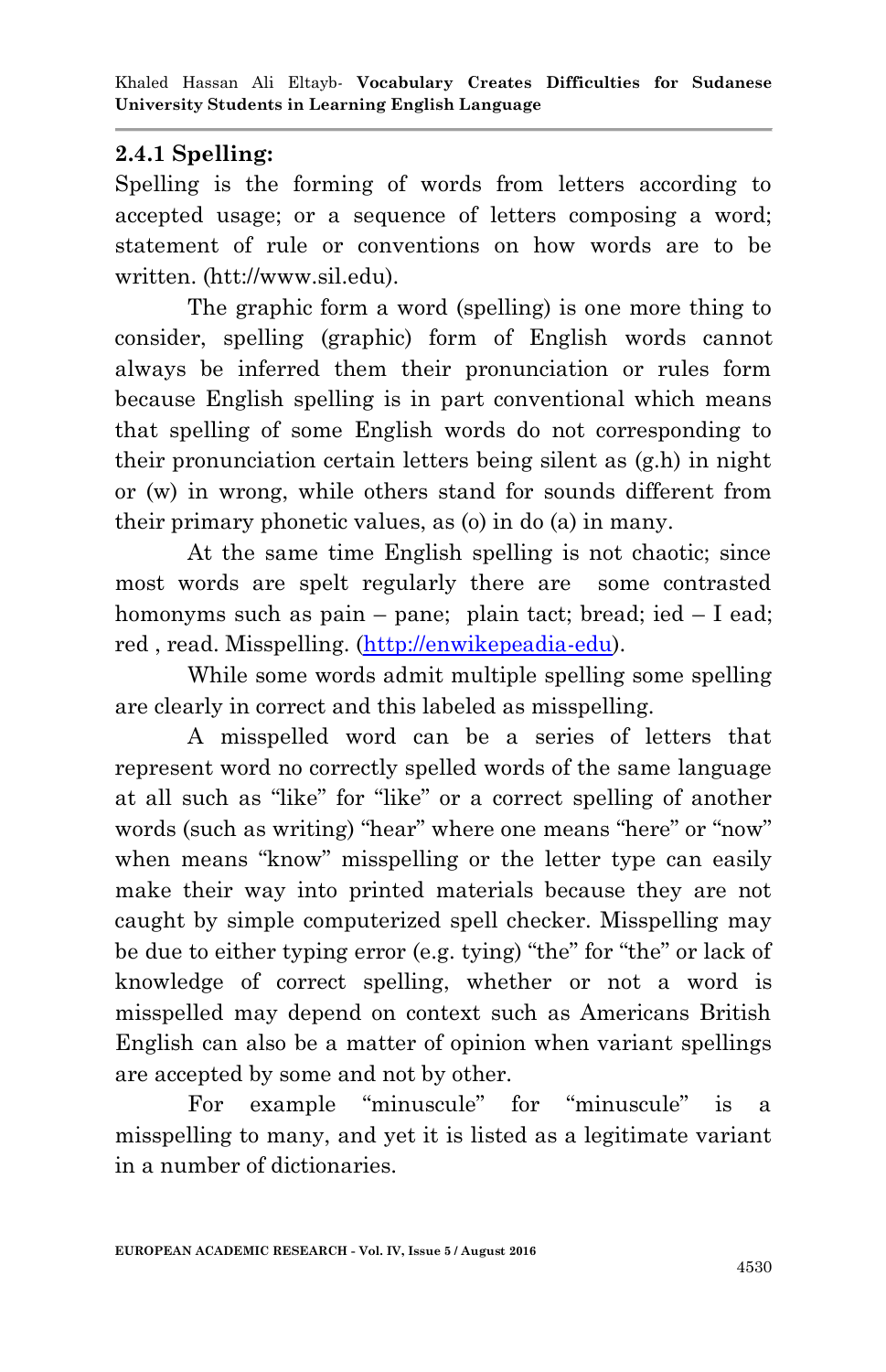Robinson. C (1994:94:4) stated that English foreign students commit many mistakes when writing, as in the following case, that they face difficulties when intend to write such words.

Omission of letters:

E.g.:

discipline teacher ( disciphine).

Demerit makes (marks).

Quickly went home (quickly).

Because speech precedes writing, learner or foreign students tend to spell the way they pronounce their word.

B. Doubling of consonants e.g.

Apologized for being late ( apologized)

A bowl of node les (node less).

This is a case of over  $-$  generalization on the student's part perhaps, after learning words such as "appear" "appreciate", apply" "appoint" all with double letter, p, learner is influenced to spell(apologize) with double P.

Word ending with "ily. E.g.

I wore my school uniform untidily…….( untidely)

……..luckily he didn"t decide to punish me (luckily)

The explanation for the occurrence of the errors above could be due to incomplete application of rules.

Although the students who wrote the first sentences, he has to omit the (y) in untidy" to form the adverb "untidily", his knowledge of the rule application for suffix "ily" is in complete.

As such, instead of applying (ily) to form ("untidily", he mistakenly applied (ely) in this writing.

Robinson. C (1994:7) states: spelling knowledge applies not only to the ability to encode words during writing; importantly, it also underlies individual's ability to decode words during the process of reading.

Words like bomb, bombard, muscle, muscular; complete, competition are difficult for the student to learn or write because of their similarities, but they are difficult for the student to build up vocabulary, because the words in each pair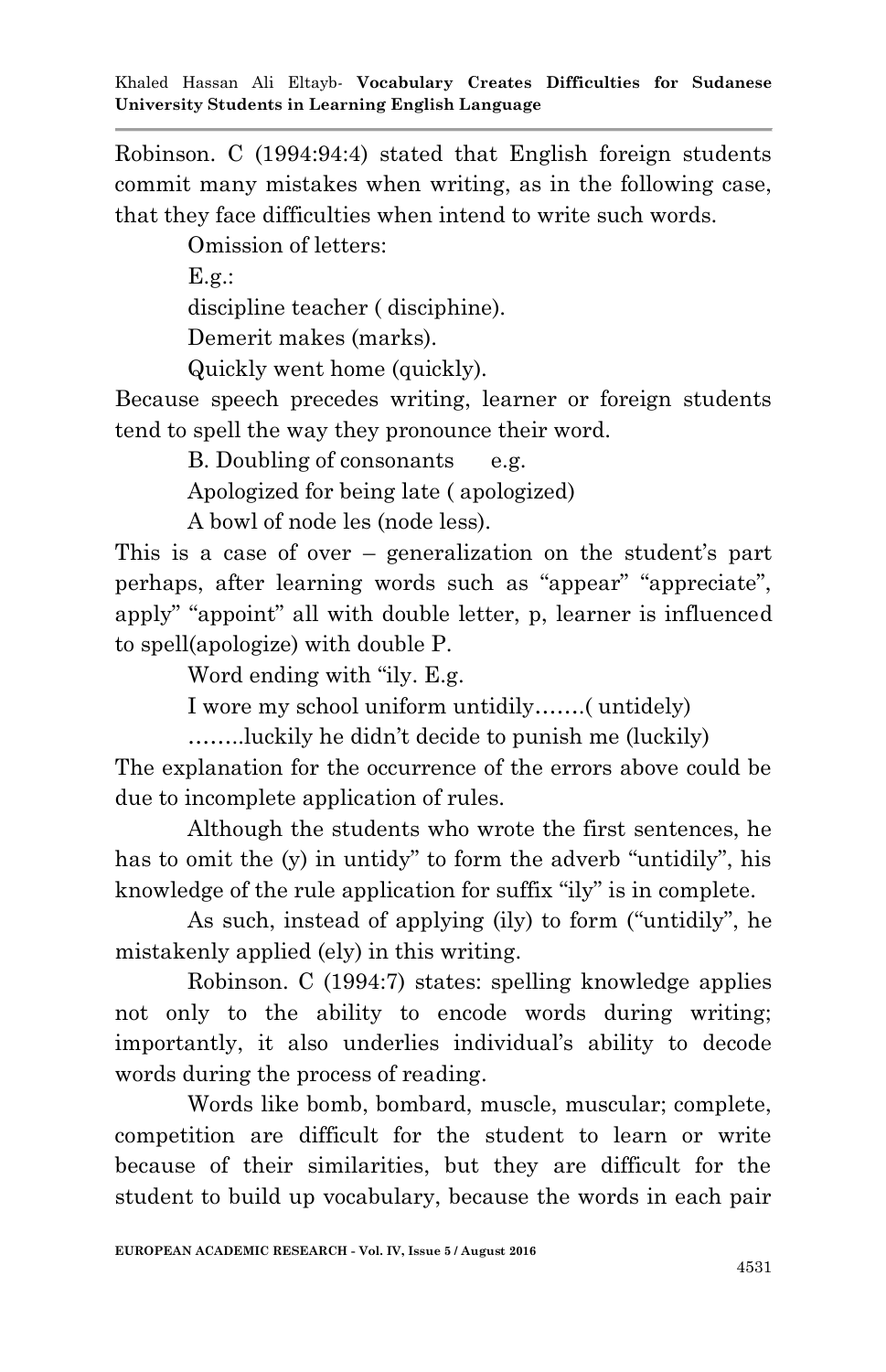are related in meaning, the spelling of the knowledge is, therefore, a powerful foundation for their reading and their vocabulary development.

## **2.4.2 Pronunciation:**

[\(http://www.contiman.edu\)](http://www.contiman.edu/) the pronunciation of the words is that you hear when someone says the word. Most words have only one pronunciation, but sometimes a word has two more pronunciation. English pronunciation is difficult to be learned because it's not related to the spelling of words. A person pronunciation is the ways they sound when they speak a language.

Robinson. C (1994:50) state that, it's true that unfamiliarity with correct pronunciation can result in the learn failing to understand words in connected speech that he understands clearly in written English careful attention to pronunciation is there for an essential part of vocabulary if few lexis is to be used effectively, or understood without difficult, in spoken English [http://www.bbc.edu](http://www.bbc.edu/). It's important to note that spelling of a word is not always an accurate guide to how it's pronounced similarly the pronunciation of a word is not always helpful when working out how that word should be spelt, there are 26 letters in English alphabet but there is many more sound in the English.

This means that number of sounds in a word is not always the same as the number of letters. For example the (CAT) has three letter and three sounds but the word(CATCH) has five letters but still only 3sounds, if we write those words using sounds symbols, we can see exactly how many sounds they have(CAT) is written/koat/ (CATCH) is written /htf/ in CATCH the 3 letters (TCH) are one sound represented by one symbol/tf/.

Chen, I., & Hsiao, H. (2010:50) state that homophones in English as key /quay/; draft /drought in addition to the number of similar forms which differ widely in their pronunciation as in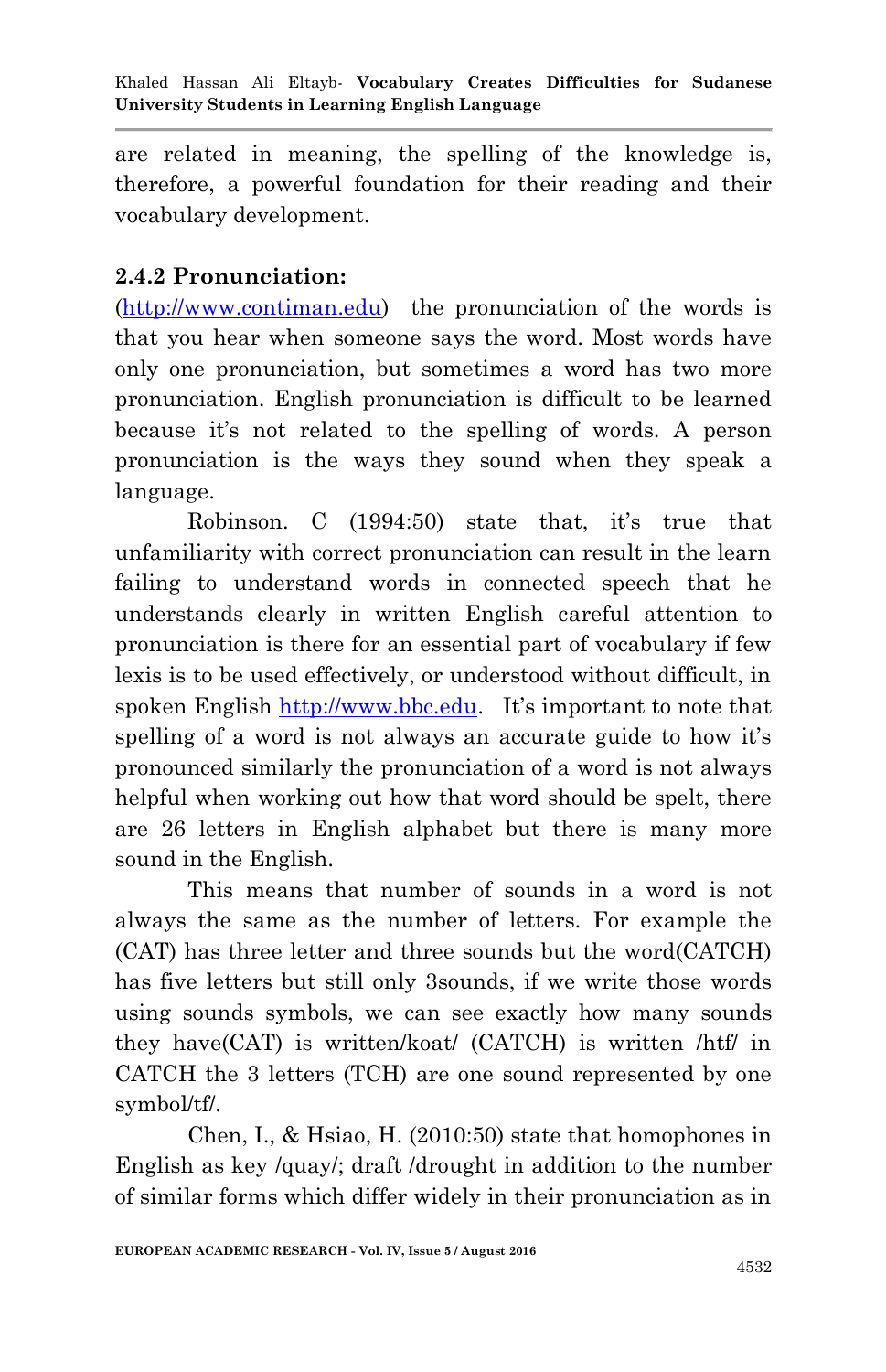e.g. foot, flood, food cause difficulty to the foreign students [\(http://www.englishclub.edu\)](http://www.englishclub.edu/) English is not phonetic always remember that English remember that English is not (phonetic) that means that we don"t always say a word the same way that we spell it.

Some words can have the same spelling but different pronunciation; for example

I like to read (rI:d).

I have read (red) that book.

Some words have different spelling but the same pronunciation for example:

I have read (red) that book.

My favorite colour is red (red)

Chen, I., & Hsiao, H. (2010:50) state that students should be total about the incidence of silent letters in pronunciation e.g  $(r)$  and  $(k)$ ,  $(b)$  as follows: or when it occurs at the end of a word e.g. mother, weather. But there is an exception of this rule is when the next word begins with a vowel, in this case it is usually pronounced to link the words together e.g mother and son.

As in (k) it's not the pronounced when it occurs at words being with (kn) such as (knee) or (knie). Also (b) is sometimes silent when it occurs at the end of words preceded by an (m) such as (dumb) and (bumb) [\(http://www.englishclub.edu\)](http://www.englishclub.edu/) word stress is your magic key to understanding spoken English. Native speakers of English use word stress naturally; word stress is so natural for them that they don"t even know they use it.

Non-native speakers who speak English to native speakers without using word stress encounter two problems:

They find it difficult to understand native speakers, especially those speaking fast.

The native speakers may find it difficult to understand them.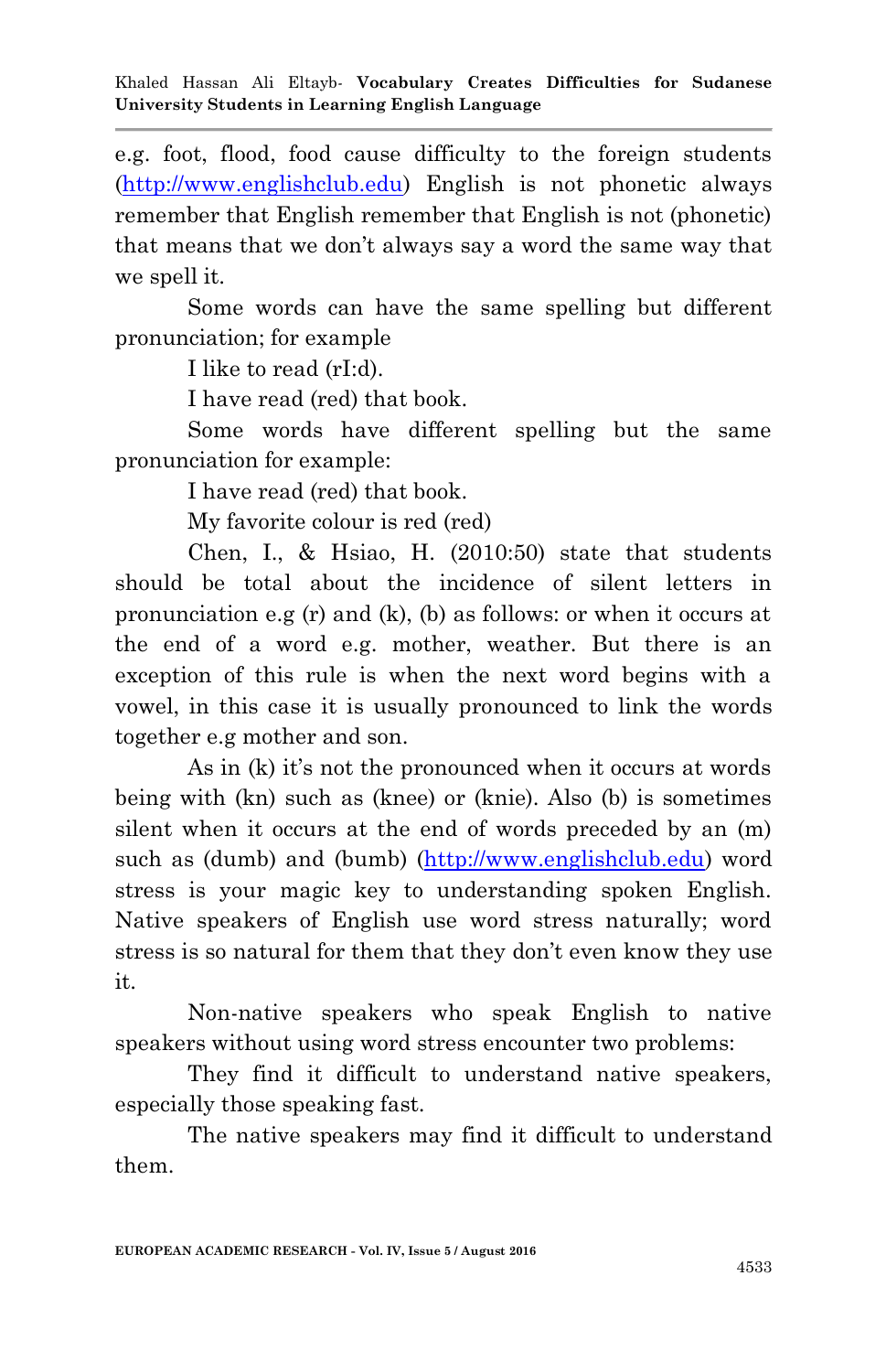Khaled Hassan Ali Eltayb*-* **Vocabulary Creates Difficulties for Sudanese University Students in Learning English Language**

Aebersol. J.A and Field L.M(1996:50) state that one of the major difficulties with English the pronunciation is that the position of the primary stress has such an influence on the individual verbs with in words the shift in stress from "economic"/Iknnomist/ to "economics" /i: konomiks/ ekrnoniks/ produces.

A different vowel quality in the first second and third syllables Aebersol. J.A and Field L.M(1996:570 state that, wrong words stress is said to be more likely to impeded comprehension, comfortable might be easily understood the pronunciation in isolation, but perhaps not in the stream of speech, especially if accompanied by other similar mispronunciations.

So word stress is certainly worthy of attention, there will be some complication is saying international a teacher might correct it to international, but does not take account by likely stress in a phrase such as international relation, this suggests a need to work at the level of phrase rather than word.

## **2.4.3 Meaning:**

Meaning means: something that is convey or signified; sense or significance, something that one wishes to convey, especially by language [\(http://www.thefreedictionary.edu\)](http://www.thefreedictionary.edu/).

In linguistic meaning is the content carried by the words or signs exchanged by people when communicating through languages, Mc McCarhy O"Dell (2002:2) state that, when you see or look up a word, the main thing that you want to know is its basic meaning.

Aebersol. J.A and Field L.M(1996:135) say as a matter of fact the meanings into which we classify our experiences are culturally determined or modified and they vary considerably from culture to culture; some meanings founds in one culture many not exist in another. Meaning can be classified according to the forms they attach to; meaning that attach to words as words are lexical meaning, for example. "a building for human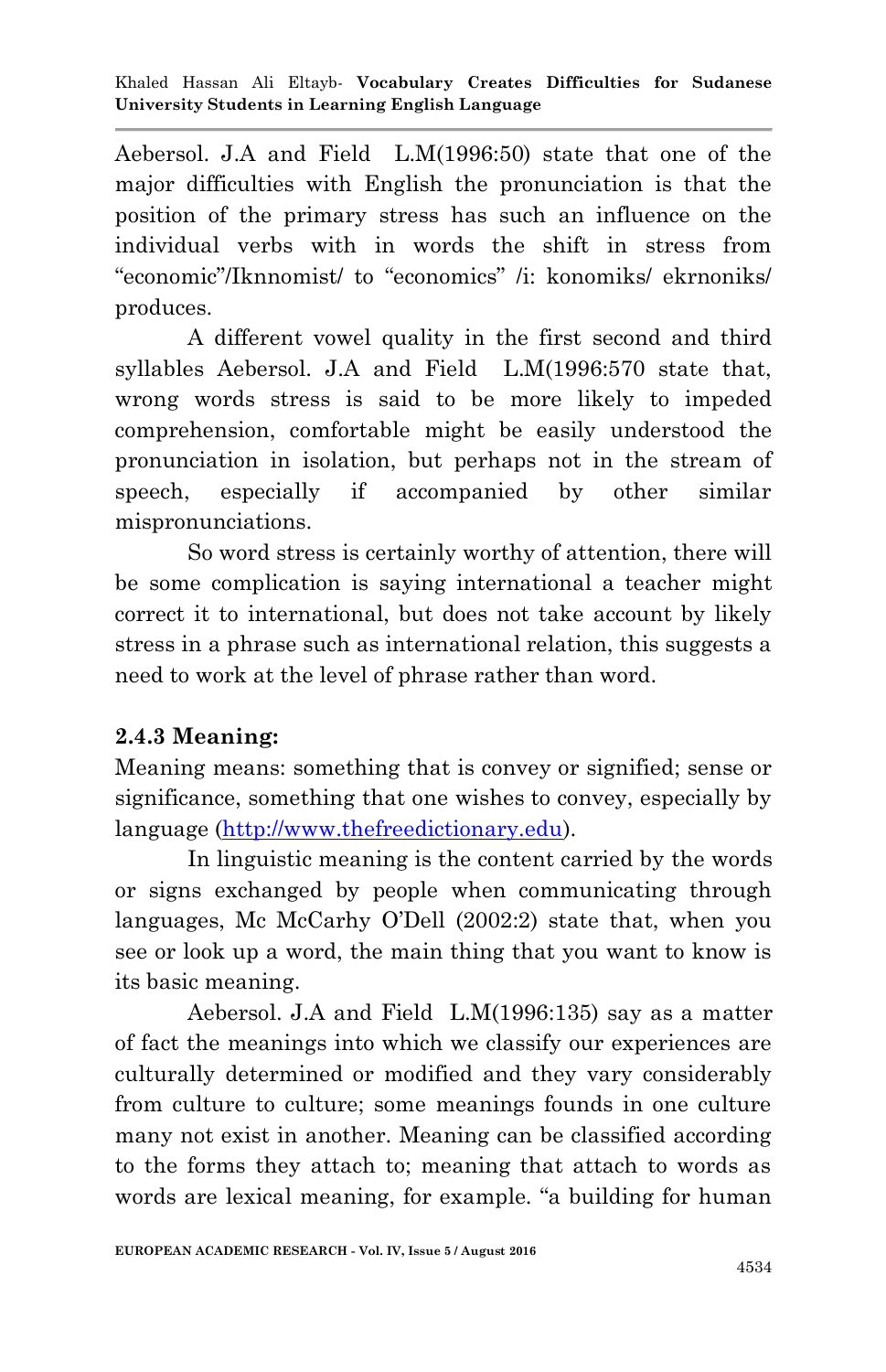Khaled Hassan Ali Eltayb*-* **Vocabulary Creates Difficulties for Sudanese University Students in Learning English Language**

habitation" that attaches to the form "house" is a lexical meaning in English.

Aebersol. J.A and Field L.M(1996:66) states that, " very language is cut to a unique pattern", and the unit of a given language " can be identified only in terms of their relationship with other units in the same language " is that it has the same language, that has to be seen in the light of relations between expressions in the same language Saussure in Singleton (2000:60) also state, the value of a linguistic unit derives both from the concepts for which it may be " exchanged" and from its set of relationships with other words in the language, the meaning of the word cannot be characterized in term of its component features, but in term of its relationship to other words, or the analysis of lexical relation such as: synonym, Antonyms, hyponymy and collocation.

#### **2.4.3.1 Synonym**:

Aebersol. J.A and Field L.M(1996:118) states that, they are two or more forms with very closely related meaning which are often, but always intersubstitutable in sentence. Example of synonyms are (broad-wide) ;( hide-conceal) ;( almost-nearly).

Aebersol. J.A and Field L.M(1996:15) state that, synonyms occur when group of words that share a general sense and so may be interchangeable in a limited number of contexts, but which on closer inspection reveal conceptual difference, examples as ( extend – increase- expand).

Synonyms are different words with identical or at least similar meanings words that are synonyms are said to be synonymous and the state of being synonym be called synonym. An example of synonyms are word car and automobile – similarity, if you talk long time or extended, long and extended become synonyms. In the figurative sense, two words are often said to be synonymous if they have the same connotation: a wide immortality.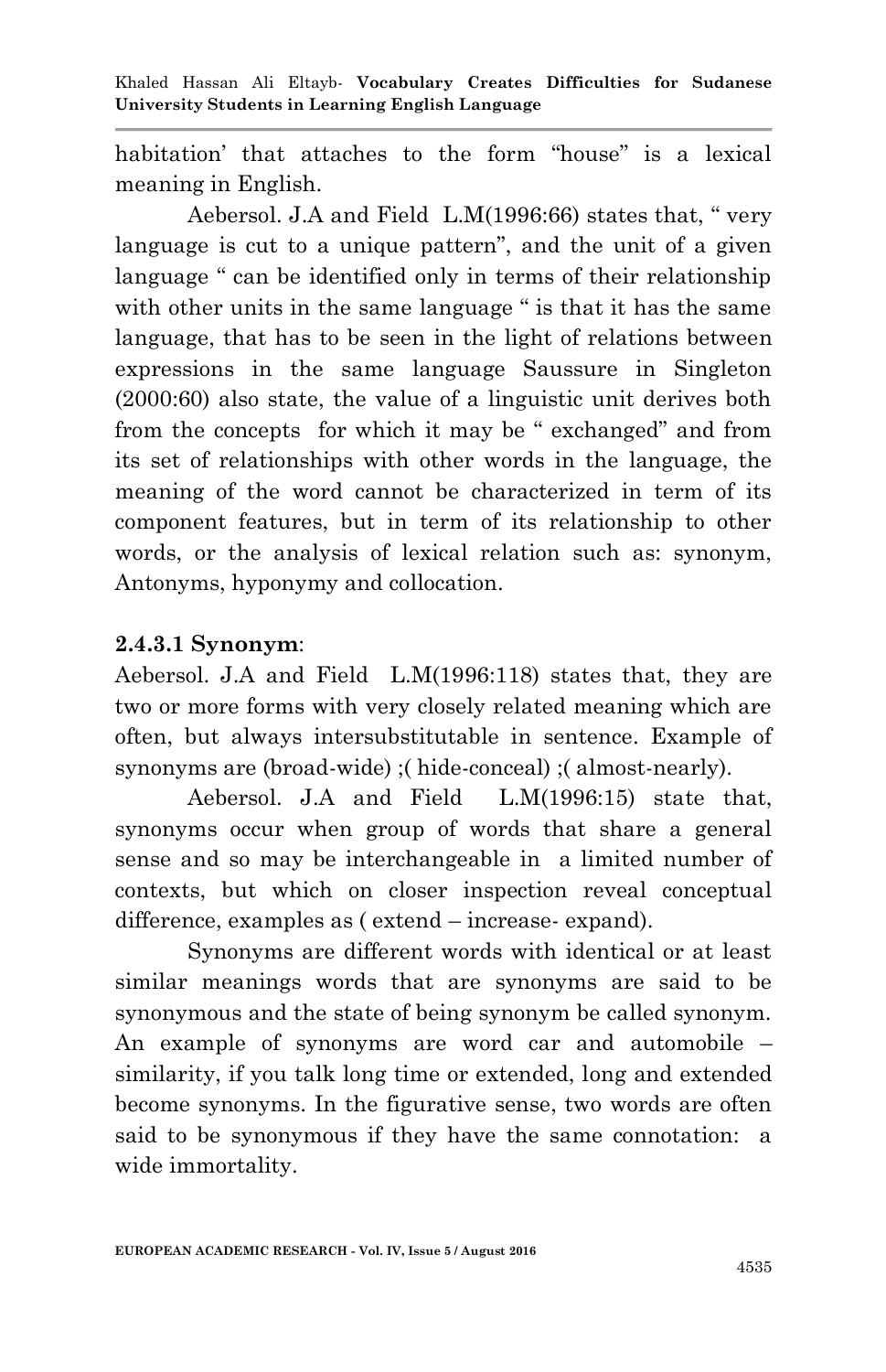Synonyms can be any part of speech (e.g. noun, verb, adjective, adverb or preposition, more examples of English synonyms are:

- Baby and infant (noun).
- Student and pupil (noun).
- Buy any purchases (verb).
- Pretty and attractive (adjective).
- Quickly and speedily (adverb).
- On and upon (preposition).

Some lexicographers claim that no synonyms have exactly the same meaning (in all contexts or social levels of language) because etymology, orthography, phonic qualities, ambiguous meaning usage, make them unique, however, many people feel that the synonyms they use are identical in meaning for all practical purpose and are interchangeable different words that are similar in meaning usually differ for a reason: Feline is more formal than cat; long and extended are only synonyms in one usage and not in others, such long and extended arm.

## **2.4.3.2 Antonyms:**

Carter and Nunan (2001:118) state that, two forms with opposite, such as (quick-slow) (long-short) (alive-dead). Its divided into two types: gradable antonyms, such as the pair (big – small); non-gradable antonyms or (complementary- pairs) such as (male-female); (obese and skinny) and (up-down) words may have different antonyms, depending on the meaning. Both long and tall are antonyms of short.

Antonyms are four types:

Gradable antonym: are two ends of spectrum (slow and fast) but can have variations.

Complementary antonyms: are pairs that express absolute opposite like mortal and immortal.

Relational antonyms: are pairs in which are describes a relationship between two objects and other describes the same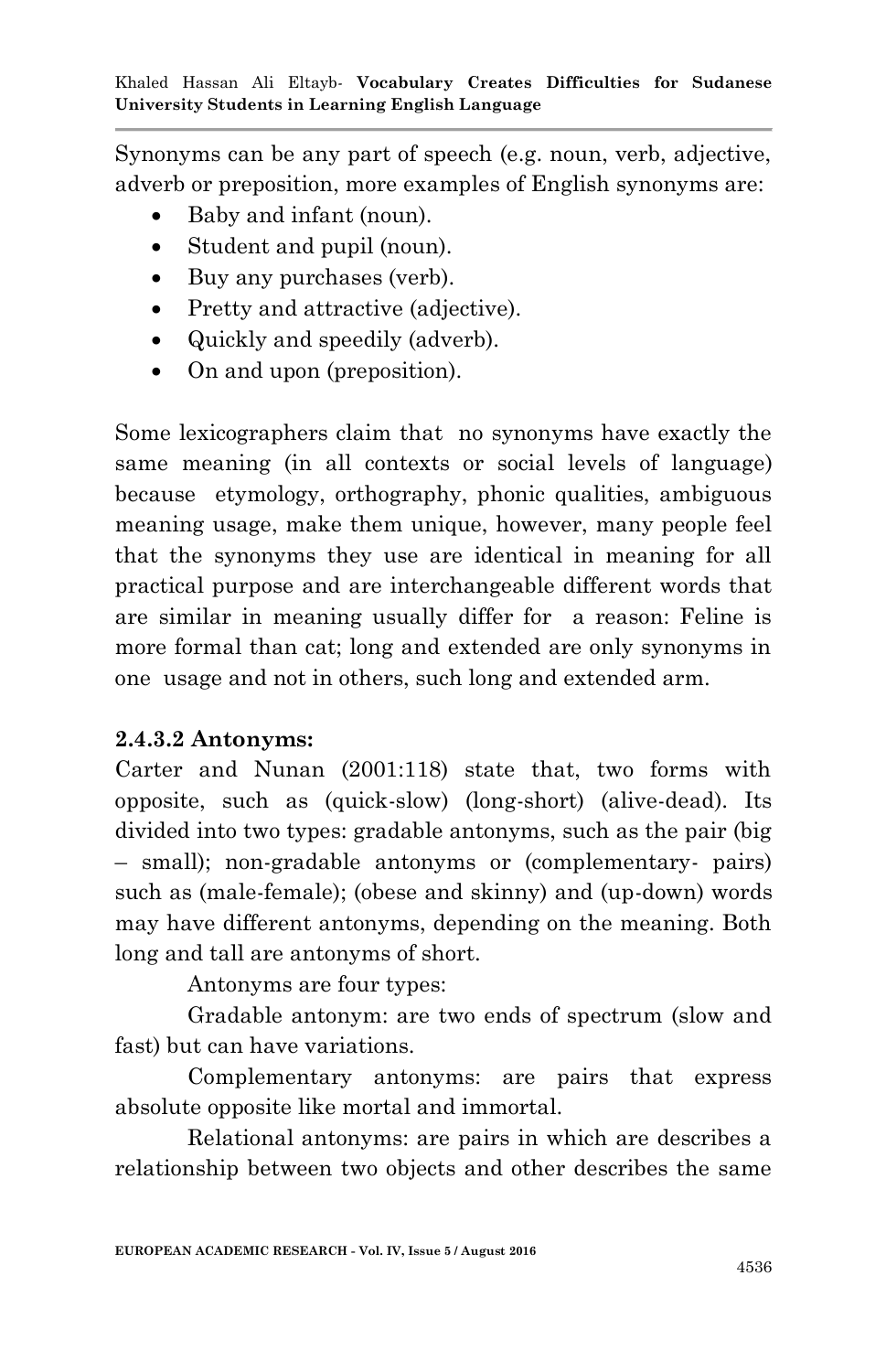relationship when two objects are reversed such as parent and child; teacher and student, buy and sell.

Auto – antonyms: are the same words that can mean the opposite of themselves under different contexts or having separate definitions.

> Enjoin (prohibit) issue injection; to order, command. Moving quickly; fixed in place.  $(to; to).$ Punishment, prohibition,; permission. Stay (in special place, postpone; direction, movement).

### **2.4.3.3 Hyponymy:**

Chen, I., & Hsiao, H. (2010:119) state that, when the meaning of one form is included in the meaning of another, the relationship is described as hyponymy.

(Wilkins: 1972:124) states that, by hyponym is meant a relationship of inclusion, vehicle depends upon what its hyponyms are, so the meaning of car depends on its being a hyponym of words.

## **2.4.3.4 Collocation:**

As for Lewis, (2002:25) collocation is the combinations of words which occur naturally with greater than random frequency. Collocation co-occurs, but not all words which co-occur are collocations.

Collocation is about words which co-occur, not ideas or concepts. For example, drive cars, drink coffee.

Chen, I., & Hsiao, H. (2010:37) when two items co-occur, or are used together frequently, they are said to collocate items may co-occur simply because the combination reflects a common real word state of affairs. For instance "pass" collocate (pass the salt); or the earth revolves around the sun; bites her mail; heavy traffic; fully insured.

Chen, I., & Hsiao, H. (2010:11) stated: collocation is concerned with the words occur together, often any typical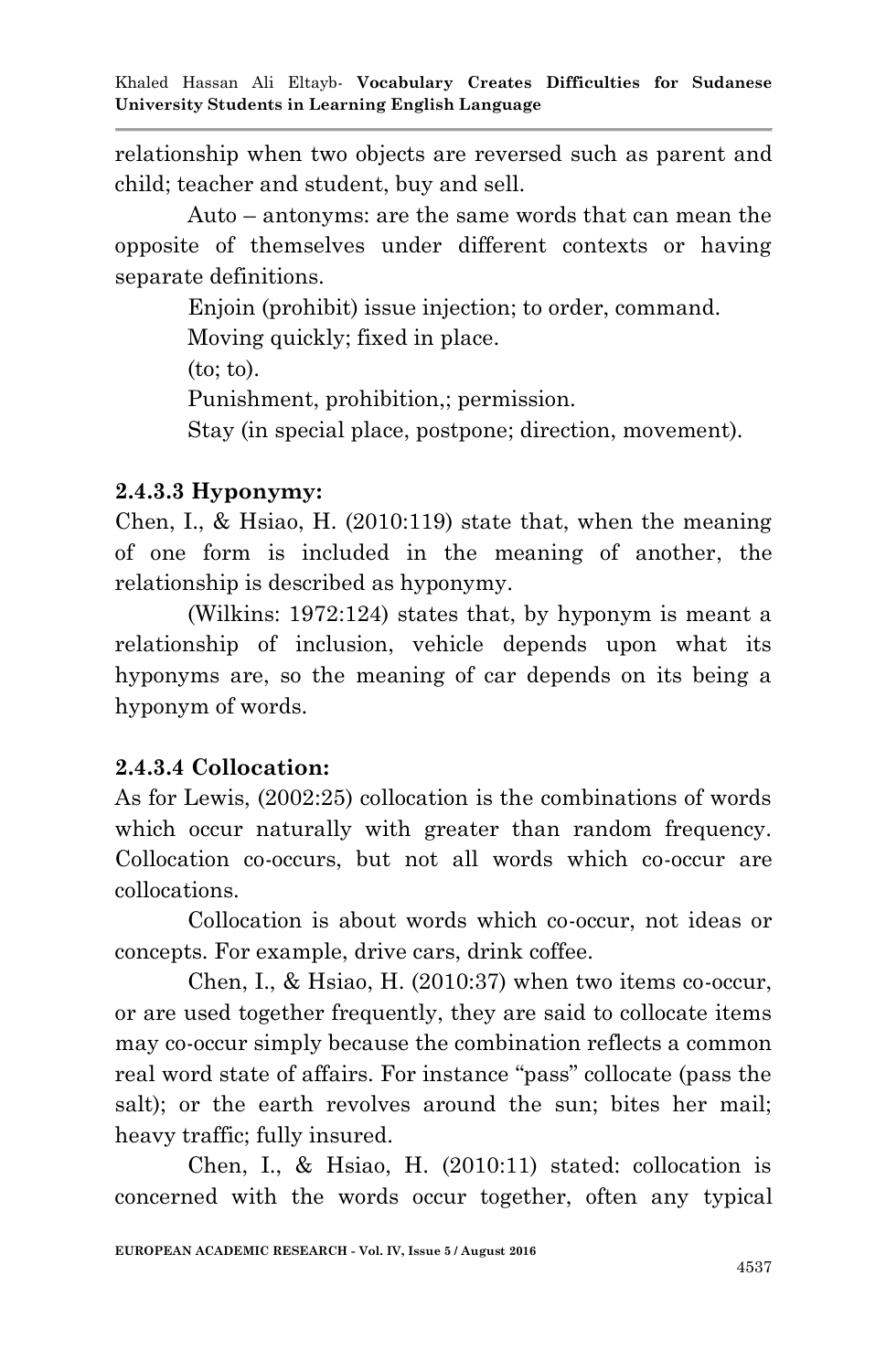collocations that go with them, they identified examples as follows:

> Adjective + noun collocation: (real thing), genuine article, (great detail).

> Verb+ noun collocation: (drives quickly, fast), (move fast)(move swiftly) .

> Adverb + adjective: (totally black); (completely depressed).

> Verb +object collocations: (raise your hand); (visit a website).

Chen, I., & Hsiao, H. (2010:122,12) state : knowledge of words it should be in term of collocation, or frequently occurring together, part of knowing a language knows not only what words mean, but what their typical collocations are thus, part air of your knowledge of fresh is as it occur in the phrase fresh air, or a knife and frog; enough already.

### **DATA ANALYSIS & DISCUSSION**

The following figure illustrates the comparison of the mean values of both groups on pretest and posttest

| N  | Std. Deviation | Mean  |              |
|----|----------------|-------|--------------|
| 25 | 7.699          | 24.12 | post control |
| 25 | 9.697          | 21.76 | Pre control  |
| 25 | 7.088          | 31.64 | Post exp     |
| 25 | 6.910          | 26.20 | Pre exp      |

#### **Histograms for pre test control group-**



**Figure 2. The Mean Value, SD and Spread of Scores of Control Group in Pretest**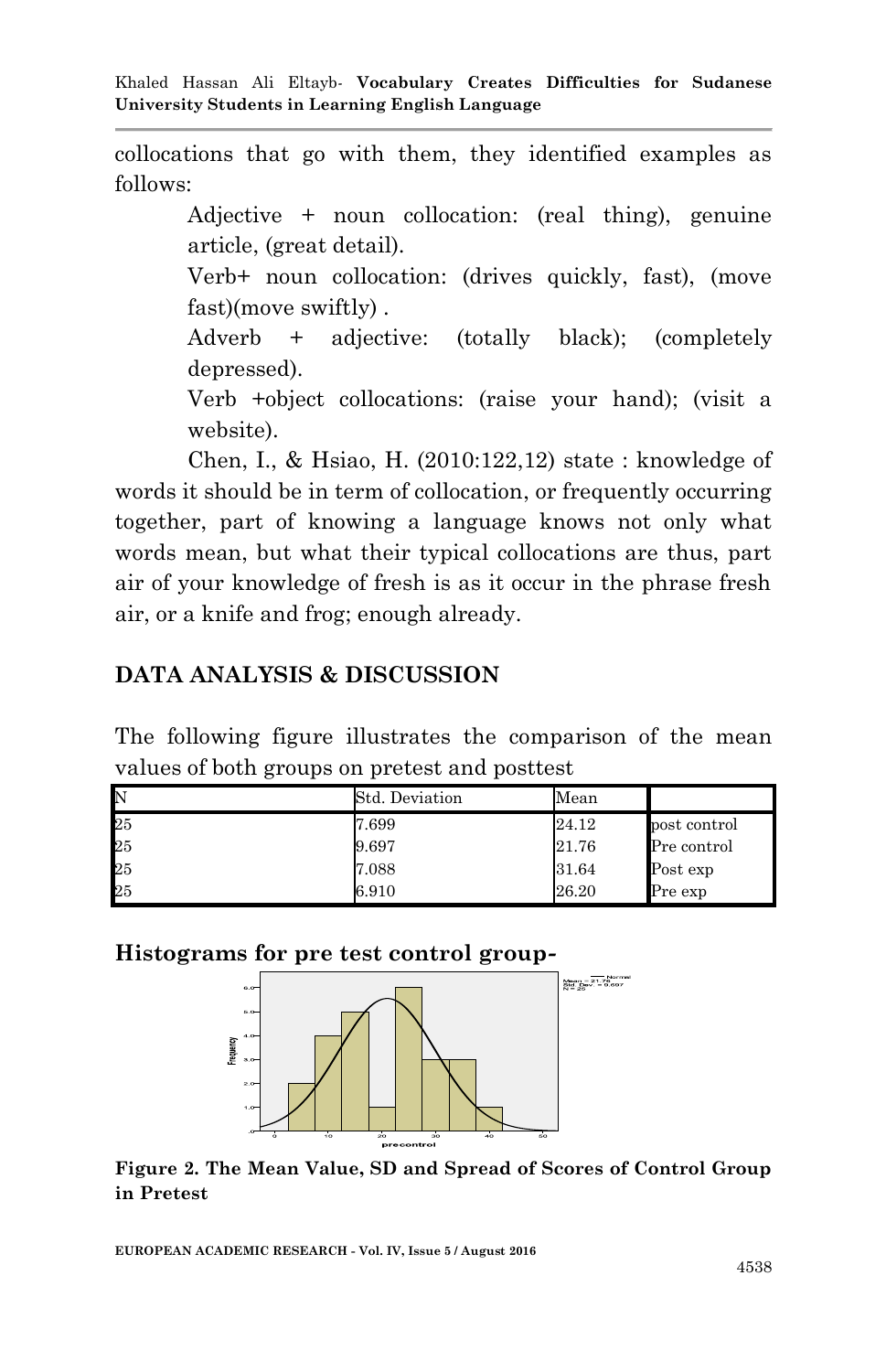According to figure 2, we have mean value of 21.78 and SD 9.697 for the control group in pre test



**Figure 3. The Mean Value, SD and Spread of Scores of Control Group in post test**

According to figure 3, we have the mean value of (24.12) and a standard deviation of ( 7.699) for control group in pretest. As it is clear from the result, there is a slight difference in increasing of mean value and decreasing of SD. The following figures illustrate comparison of the mean value, SD and spread of scores of experimental group in both pretest and posttest



**Figure 4. The Mean Value ,SD and Spread of Scores of Experimental Group in Pretest**

According to figure 4, we have the mean value of( 26.2 )and a standard deviation of ( 6.91) for experimental group in pre-test.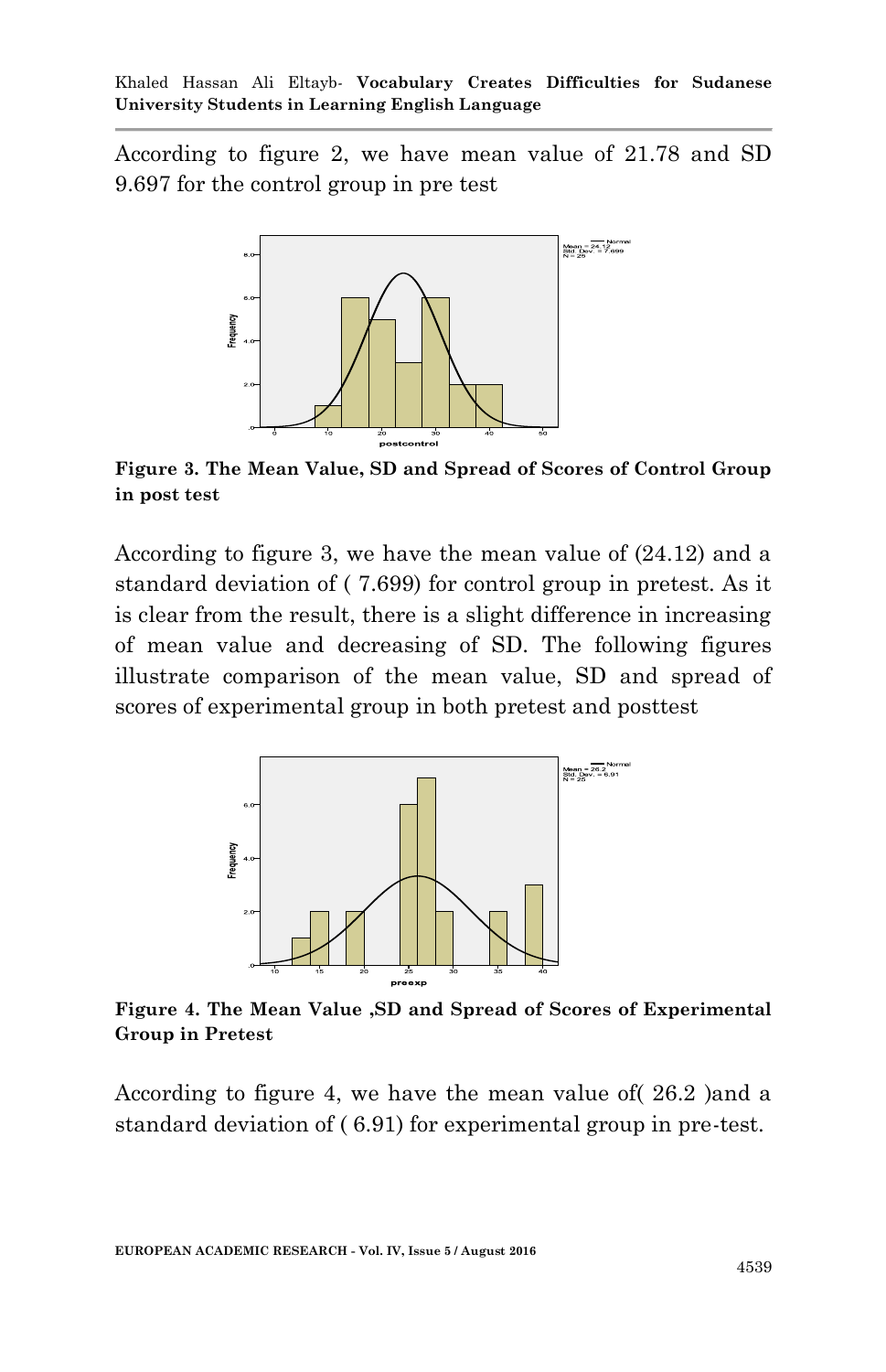Khaled Hassan Ali Eltayb*-* **Vocabulary Creates Difficulties for Sudanese University Students in Learning English Language**



**Figure 5. The Mean Value, SD and Spread of a score of experimental group post test**

According to figure 5, we have the mean value of( 31.64) and a stdard deviation of (7.088) for experimental group in post test. The result indicates that SD shows a smaller spread of scores .also the mean value has increased significantly. By comparing the mean value and SD of the experimental group in both pretest and posttest, we can conclude that our strategy has been helpful and that our students' knowledge in learning vocabulary has been improved.

| Groups        | Λ     | <b>SD</b> | DF | Т.    | p-value | 95%         |       |
|---------------|-------|-----------|----|-------|---------|-------------|-------|
|               |       |           |    | value |         | confidence. |       |
|               |       |           |    |       |         | Interval    |       |
|               |       |           |    |       |         | ы           |       |
| Experimental  | 26.20 | 6.910     | 48 | 1.864 |         | $-348$      | 9.228 |
|               |       |           |    |       |         |             |       |
| $\rm Control$ | 21.76 | 9.697     | 47 | 1.864 | 0.426   | $-361$      | 9.241 |

**Table (2) T-test analysis of the means of two groups in the pre test**

**Resource: the researcher**

For the scores gained from the pretest (*PET test*), the mean value was calculated. Mean for the control group was (21.76) and for the experimental group it was (26.20). Moreover a Ttest was employed on these scores for hypothesis testing purposes. As the result of T-test suggests (P-value o.426) being greater than 0.05), our null hypothesis is accepted since we have not applied the intended strategy. There is not significance different between two groups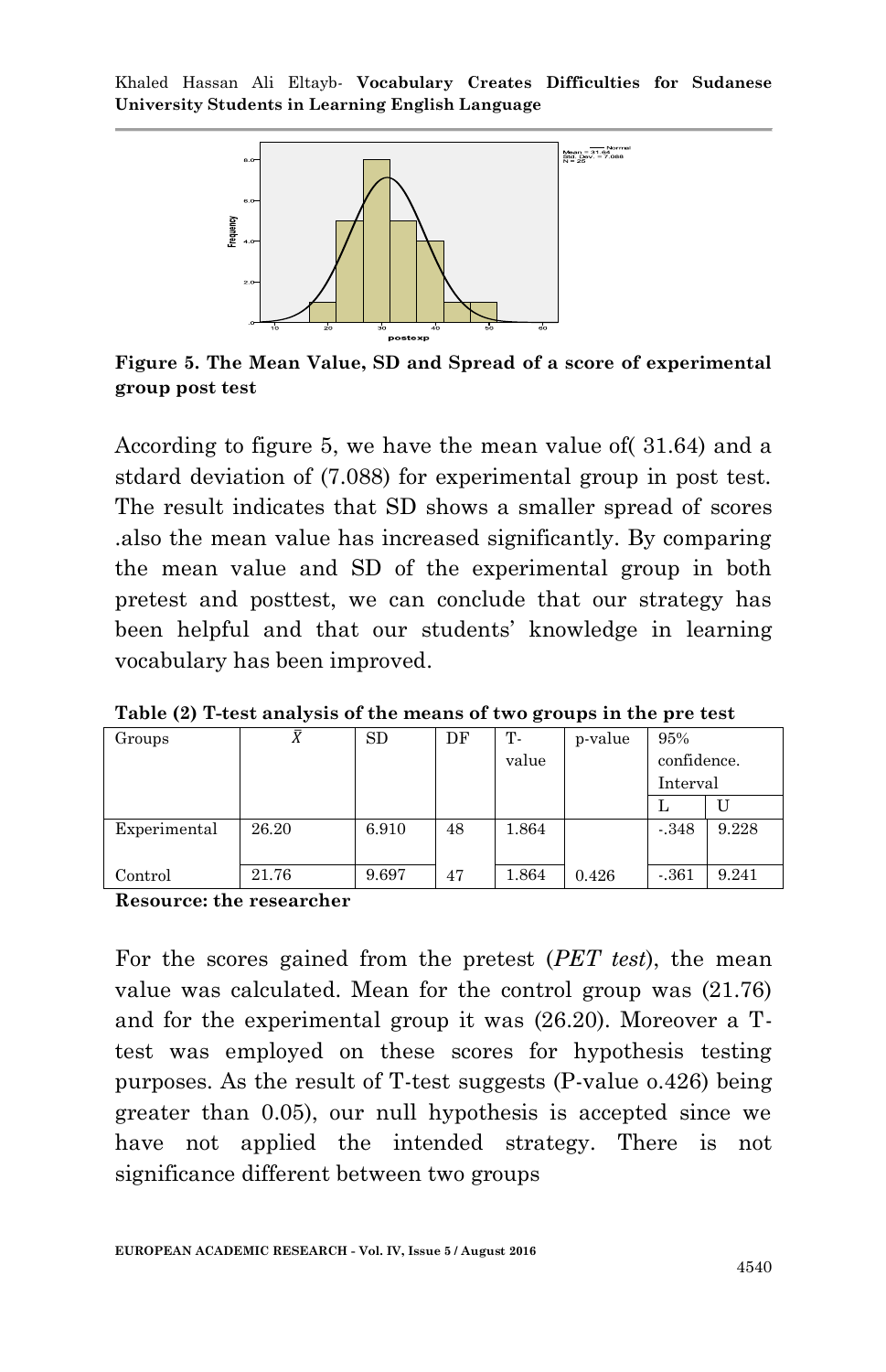|              |           |       |    |       |         | 95%<br>confidence.<br>Interval |       |
|--------------|-----------|-------|----|-------|---------|--------------------------------|-------|
| Groups       | $\bar{X}$ | SD    | DF | Т-    | p-value | L                              | U     |
|              |           |       |    | value |         |                                |       |
| Experimental | 31.64     | 7.088 | 48 |       |         | 3.31                           | 11.72 |
|              |           |       |    |       | 0.008   |                                |       |
| Control      | 24.12     | 7.966 | 47 | 3.595 |         | 3.30                           | 11.70 |

**Table 3.T-Test Analysis of the Means of Two Groups in the Posttest**

**Resource: the researcher**

For the scores gained from the posttest, the mean value was calculated. Mean for the control group was (24.12) and for the experimental group it was (31.64). Moreover a T-test was employed on these scores for hypothesis testing purposes. As the result of T-test suggests (P-value 0.008 being less than 0.05), there is a meaningful difference between two groups. Therefore the null hypothesis is rejected and the alternative hypothesis stating that "Teaching short-stories significant impact on solving the difficulties of vocabulary learning" is accepted

### **CONCLUSION**

This study sought to examine the effect of teaching short stories on solving the vocabulary learning difficulties of EFL learners. The researchers aimed to investigate whether teaching short stories can solve Sudanese university students learning of new words difficulties. In this section the researcher investigated the effect of short stories in solving Sudanese university students' vocabulary learning. The overall gain in vocabulary learning will be explained. Furthermore, the researcher will compare participants" vocabulary learning over a one and a half month period.

 As mentioned previously, the aim of this study was to determine the effect of teaching short stories in solving Sudanese university student's vocabulary learning difficulties.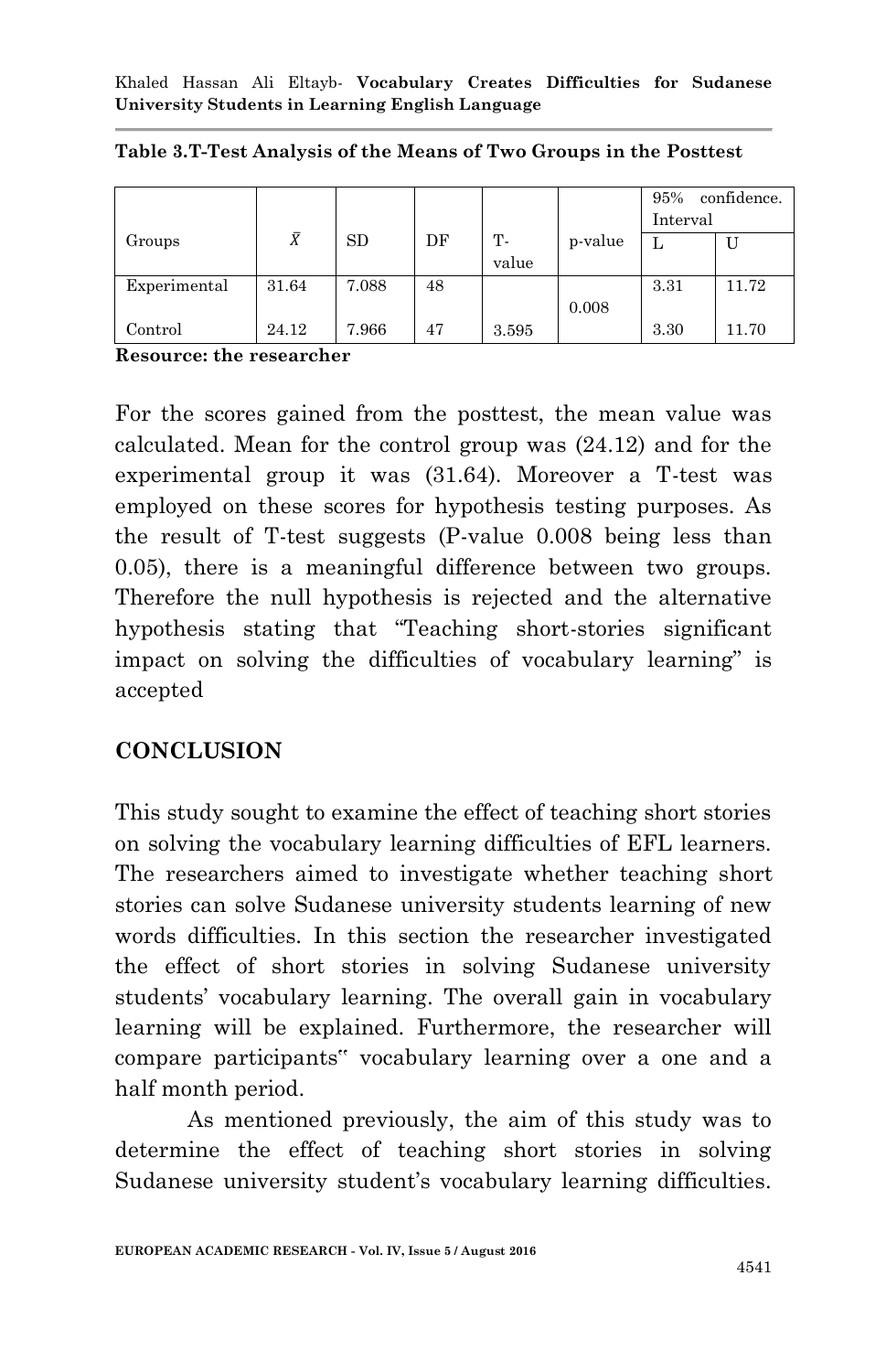As we know, students need to recognize a large number of words automatically if they are to be fluent readers.

### **REFERENCES**

- 1. Aebersol, J. A. and Field, L. M. (1996) from Reader to Reading Teachers. Issues and Strategies for second language classrooms. Cambridge University Press
- 2. Carter, R. & Nash, W. (1990) Seeing through Language: A guide to styles of English Writing. Blackwell
- 3. Carter, R & Long, N.L. (1998) The Web of Words: Exploring literature through Language  $(6<sup>th</sup>$  edition) Cambridge: CUP.
- 4. Carter and Nunan (2001): The Cambridge Guide 70 TESOL Cambridge frame work for memory Record Journal of Verbal Learning Behavior.
- 5. Chen, I., & Hsiao, H. (2010). The Effect of keyword method on vocabulary learning. National Changhua University of Education Ling Tung University
- 6. Crystal, D. & Davy, D. (1993) Investigating English Style (13th impression) Longman Group Ltd.
- 7. Noor, M. N., & Zaini, A. (2009). Exploring the vocabulary learning strategies of EFL learners. Paper presented at the seventh International Conference by the School of Studies and Linguistics, Language and Culture: Creating and Fostering Global Communities.
- 8. Nation, B. (199o). Three dimensions of vocabulary development. Cambridge University Press
- 9. Richard, J. (2000) Assessing Vocabulary. Cambridge University Press
- 10. Robinson, C. (1994) Reading story books to Kindergartens help them learn new vocabulary word. Journal of Education Psychology.
- 11. [www.dg-pipex.edu](http://www.dg-pipex.edu/)